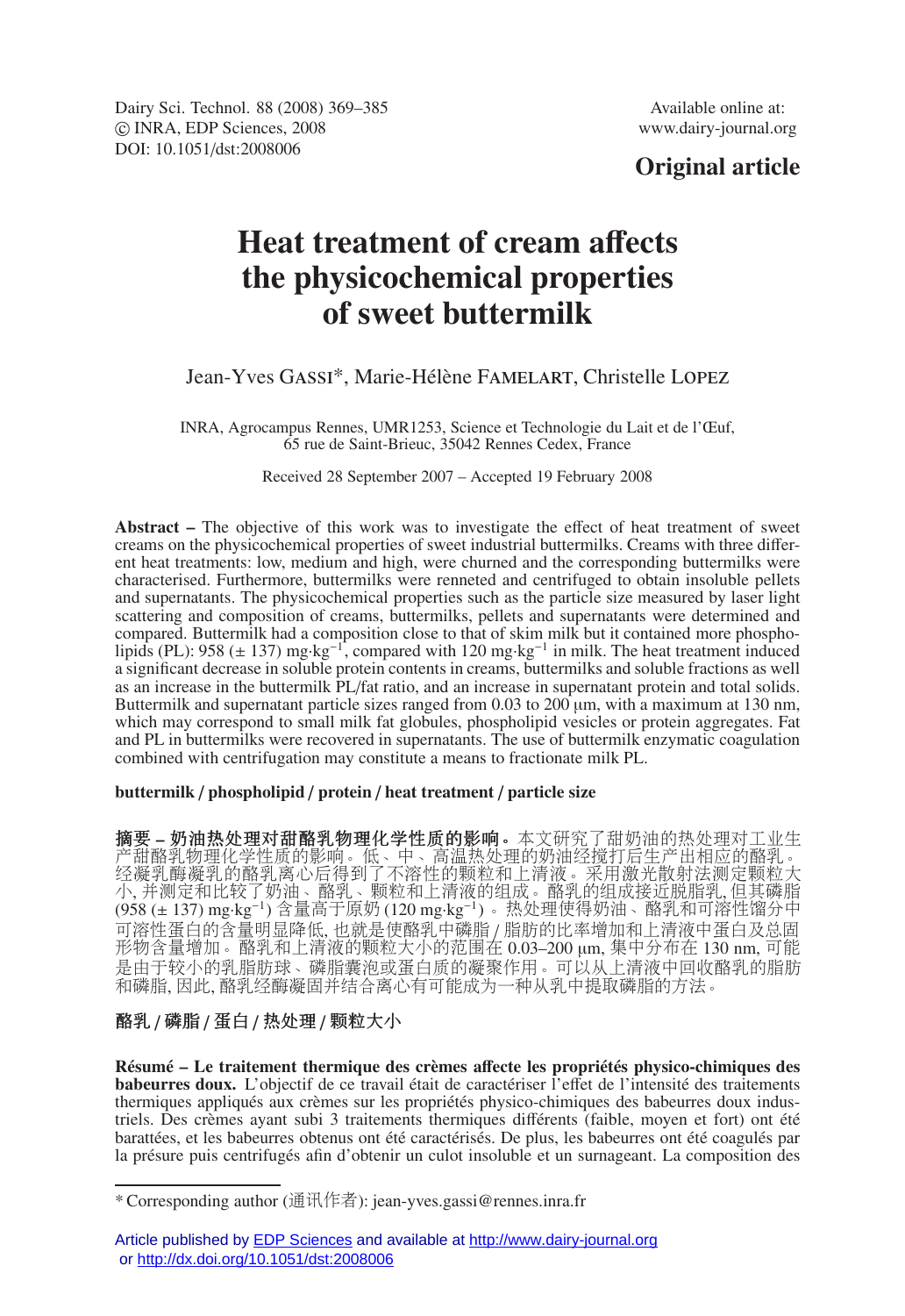crèmes, babeurres, sérums et culots, ainsi que la taille des particules ont été déterminées et comparées. L'augmentation de l'intensité des traitements thermiques conduit à une diminution significative de la concentration en protéines solubles dans les crèmes, babeurres et surnageants, à une augmentation du ratio phospholipides/matière grasse du babeurre, ainsi que de l'extrait sec et de la matière azotée totale des surnageants. Les babeurres avaient des compositions proches de celle du lait écrémé, mais avec une concentration plus importante en phospholipides : 958 (± 137) mg·kg−<sup>1</sup> contre 120 mg·kg−1. Les particules des babeurres et des surnageants avaient un diamètre compris entre 0,03 et 200 μm avec un maximum centré sur 130 nm. Ces particules pourraient correspondre à des globules gras de petite taille, des vésicules de phospholipides et/ou des agrégats de protéines. La totalité des lipides contenus dans les babeurres a été retrouvée dans la fraction soluble des surnageants. Techniquement, une coagulation enzymatique du babeurre suivie d'une centrifugation pourrait constituer un moyen de fractionnement des phospholipides.

#### **babeurre** / **phospholipide** / **protéine** / **traitement thermique** / **taille de particule**

#### **1. INTRODUCTION**

Buttermilk is the aqueous phase released during cream churning while butter manufacturing. It has a composition close to that of skimmed milk but it also contains specific and interesting components: buttermilk is rich in phospholipids (PL) and proteins from the milk fat globule membrane (MFGM) [33].

In France, the production of 328 850 tons of butter in 2006 generated 30 300 tons of buttermilk powder intended mainly for animal feeding [4]. In spite of its economic interest, the composition, as well as the physicochemical and functional properties of buttermilk remain poorly known. Moreover, its current outlets are limited and weakly developed, but they could be improved with a better knowledge of both the composition and the properties of buttermilk and a control of the process (mechanical and heat treatments).

During cream churning, the MFGM is broken and its material is mainly found in buttermilk. The MFGM has a composition and a structure in tri-layers which results from the mechanisms of secretion of the MFG [8]. It is mainly made up of polar lipids which are closely associated with various specific proteins among which xanthine oxydase/dehydrogenase, butyrophilin and adipophilin are the most

abundant [27]. From 5 to 7 times as many PL in buttermilk as in full-cream milk have been reported [5, 9]. PL of dairy origin are natural emulsifiers with functional properties [42] that can be used in the food, cosmetic and pharmaceutical industries. Moreover, PL have positive effects on human health [43], in particular by reducing the risk of colon cancer [23, 39, 40] and intestinal infection [38, 44]. In the milk industry, buttermilk is used in the formulation of dairy ice cream [35], yoghourt [47] or recombined milk [41]. Addition of buttermilk increases cheese yields by improving water retention in the manufacture of low-fat Cheddar [48] and Mozzarella [34]. The composition and properties of buttermilk render this by-product a potentially very interesting dairy functional ingredient from an economic point of view.

In most of the studies found in the literature, the characteristics of buttermilk are not clearly defined. It is used in the form of commercial powder or liquid from dairy companies, without any further precision. Further, when fresh liquid buttermilk is studied, the cream has often been churned slowly (∼20–30 rpm) for 40–60 min in a traditional rotary butter churn. However, approximately 90% of French commercial butter is made by highspeed continuous churning or the NIZO process [22]. Phase inversion takes place very rapidly in the churning cylinder where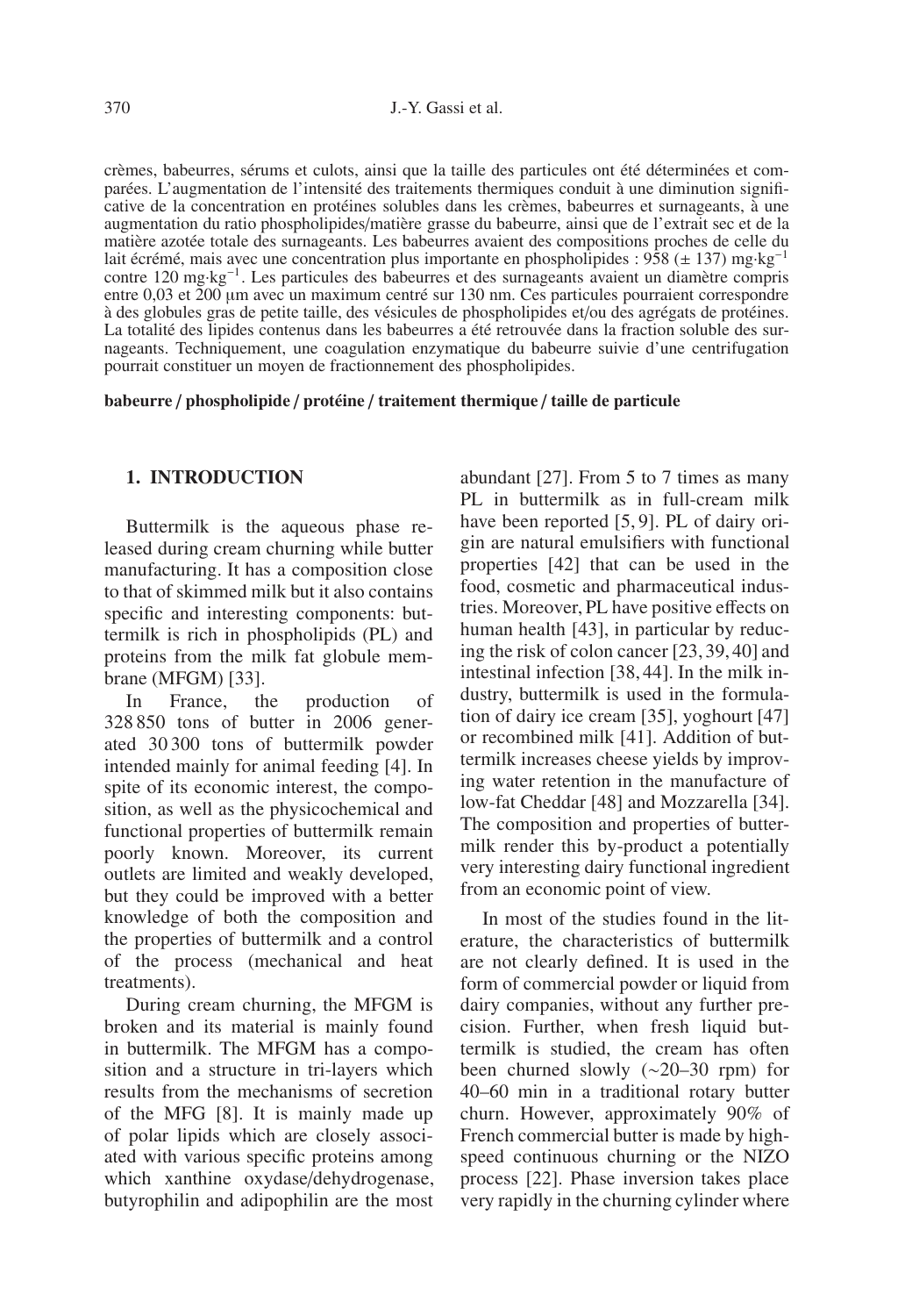high-speed beaters (1000–2500 rpm) disrupt the MFGM. Most of the buttermilk drains away from the butter granules instantly, which is not the case with slow batch churning [20]. The impact of this processing method may suggest different buttermilk compositions from the literature. Only little work exists on the composition of industrial buttermilk, specifying the effect of its origin (geographical origin, season, heat treatment of the cream, butter technology, etc.) and its technological abilities (study of rennet or acid coagulation). The effect of technological treatments such as heat treatment applied to the cream and the consequences on the buttermilk properties are not known and thus remain to be elucidated. The MFGM particle sizes are analysed from buttermilk powder reconstituted in oil-water emulsion. Some studies focused on the PL content of buttermilk, others on proteins and very few on both. The majority of technological work tackles the subject of buttermilk used in the form of complements in milk enrichment uses prior to cheese-making [31]. There exists no information on the state of coagulum of a cheese-making matrix manufactured with 100% buttermilk.

The objective of this study was to relate the intensity of the thermal treatment applied to the creams to the chemical composition of the industrial sweet buttermilks. Moreover, we focused on the fat globule size in the creams and on the particle size distribution in buttermilk. The partition of lipids and proteins after renneting of buttermilks was evaluated as a function of heat treatment of the creams.

#### **2. MATERIALS AND METHODS**

#### **2.1. Samples**

Creams characterised by different levels of heat treatments and the corresponding buttermilks were provided by the UCLAB dairy company (Landerneau, France). They were prepared as follows:

- On day 0, raw whole milk was pasteurised at 72 ◦C for 15 s and skimmed at 50 °C in order to concentrate the milk fat globules in creams at 413 ( $\pm$  34) g·kg<sup>-1</sup> fat. Then, three different heat treatments were applied to the creams: (i) low heat treatment: 88 ◦C for 80 s; (ii) medium heat treatment:  $94 °C$  for 80 s; and (iii) high heat treatment: 70 ◦C for 2 h then 88 ◦C for 30 s and finally, 94 ◦C for 80 s, in three successive steps. Each heat treatment was applied in triplicate. Each day, the three heat treatments were applied to three different creams.

- On day 1, after a physical maturation (∼12–13h at 10–12 ◦C) leading to the partial crystallisation of milk fat globules, the sweet creams were churned in a continuous butter-making machine (Contimab, Simon, Cherbourg, France). Each churning operation lasted about 30 min at a cream flow rate of 10 000–12 000 L per h. During the phase inversion, butter grains were separated and washed in the draining section with chilled buttermilk, without the addition of water. Butter was not characterised during this study. Buttermilk was collected in the factory after cream churning. Three creams (C-Low, C-Medium and C-High) and the three respective sweet buttermilks (B-Low, B-Medium and B-High) were dispatched each time in isothermal parcels (∼ 10 ◦C) and received at the Laboratory (INRA-STLO, Rennes, France) within 24 h. This operation was done three times. At reception, 0.2 g·kg−<sup>1</sup> sodium azide was added to the creams and buttermilks, to prevent bacterial growth.

- On day 2, one kg of buttermilk was weighed in a flask and heated at 40 ◦C in a water bath. After 1 h, rennet (Maxiren 180, DSM Food Specialties, Lille, France) was added at  $0.012$  mL·kg<sup>-1</sup>. After 1 h, buttermilk centrifugation was carried out at 20 °C for 20 min at 7000 $\times$  q (Jouan KR 4i centrifuge, Fisher Bioblock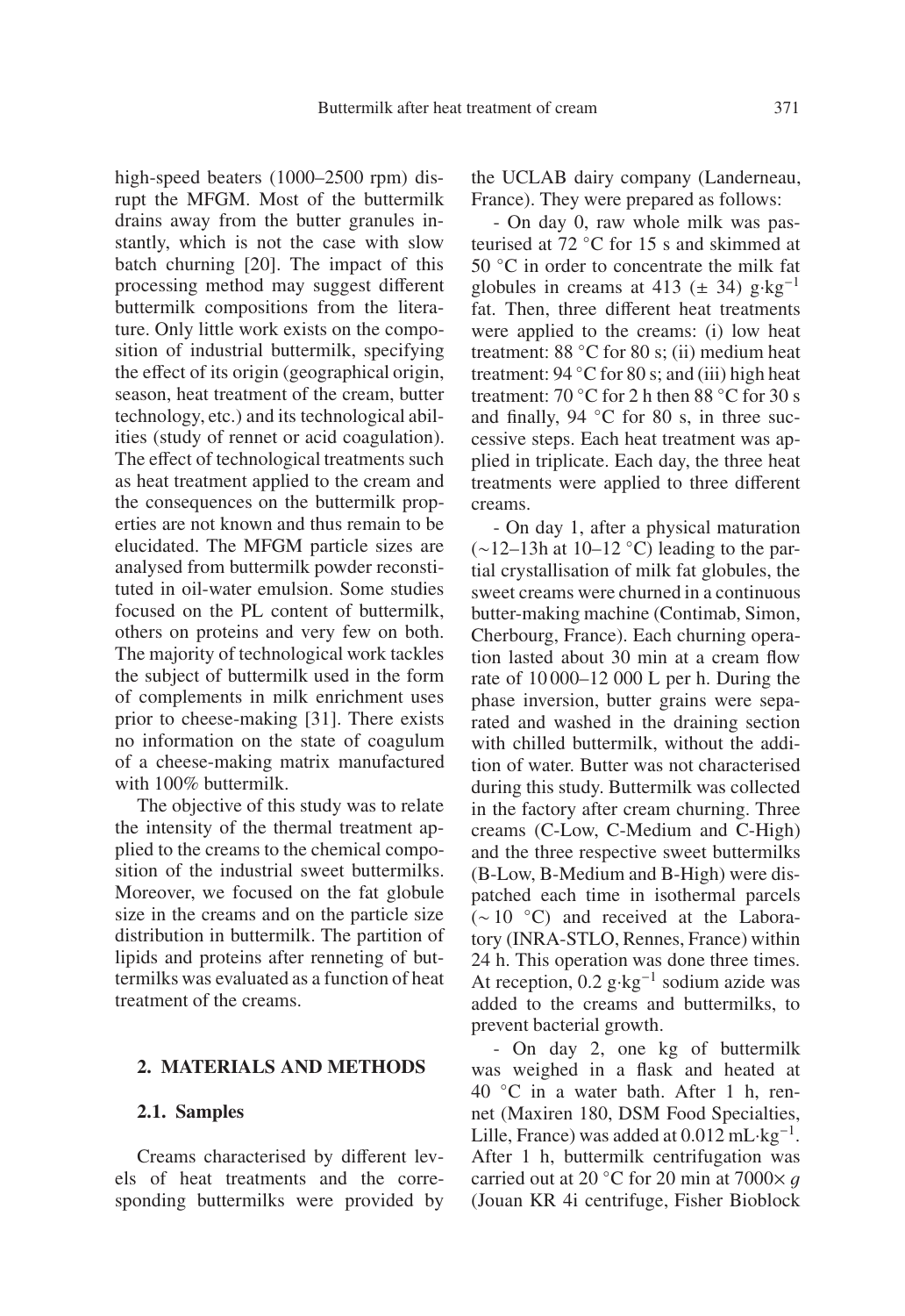Scientific, Ilkirch, France). The insoluble pellet and soluble supernatant were separated, weighed and fraction yields were calculated. The protein recovery coefficient in the insoluble fraction was calculated as follows:

$$
R = [(Weight_{insoluble} \times
$$

 $Protein<sub>insoluble</sub>)/Protein<sub>buttermilk</sub>$   $\times$  100,

where Weight $_{insoluble}$  is the weight of insoluble fraction in g per kg of buttermilk, Protein<sub>insoluble</sub> is the concentration of proteins in g per kg of insoluble fraction and Protein $_{\text{buttermilk}}$  is the concentration of proteins in g per kg of buttermilk. The weight of the insoluble fraction was calculated by the difference between buttermilk and supernatant weights. For each initial heat treatment of cream (Low, Medium and High), 3 independent soluble (S-Low, S-Medium and S-High) and insoluble (I-Low, I-Medium and I-High) fractions were obtained and characterised.

#### **2.2. Particle size distribution measurements**

The particle size distribution was measured by laser light scattering (Mastersizer 2000, Malvern Instruments, Malvern, UK) with two laser sources, as previously described in detail [24,29]. The refractive indexes used were 1.458 and 1.460 for milk fat at 633 and 466 nm, respectively, and 1.33 for water. The samples (about 0.2 mL) of cream, buttermilk and supernatant fraction were diluted in 100 mL of MilliQ water directly in the measurement cell of the apparatus in order to reach 10% obscuration. The casein micelles were dissociated by adding 1 mL of 35 mmol⋅L<sup>-1</sup> EDTA/NaOH, pH 7 buffer to the samples, in the apparatus. For the creams, 1 mL of sodium dodecyl sulphate (SDS, 1% p/v), an anion detergent, was added in order to dissociate the aggregates of fat globules. The particle size distribution parameters were calculated by the Mastersizer software: modal diameter  $(D_{mod})$ ; diameter at the peak maximum of the main population), volume-weighted average diameter,  $D_{43} = \sum n_i \cdot d_i^4 / \sum n_i d_i^3$  (where  $n_i$  is the number of particles of diameter *di*) and the diameter below which 50% ( $D_{v0.5}$ ) and 90%  $(D_{v0.9})$  of the particle volume lie.

#### **2.3. Physicochemical analyses**

All physicochemical analyses were carried out at least twice on fresh products: creams, buttermilks, and soluble and insoluble fractions.

Total solids (TS) were determined after desiccation for 7 h at  $102-105$  °C [11]. Total nitrogen (TN) was determined by the Kjeldahl method [12]. Soluble nitrogen at pH 4.6 (NCN, non-casein nitrogen) and 12% (v/v) TCA-soluble nitrogen (NPN, non-protein nitrogen) were determined as described by Gripon et al. [16]. Protein was calculated as TN – NPN, soluble protein by NCN – NPN and casein by TN – NCN. Total calcium concentration in buttermilk, and soluble and insoluble fractions was determined by atomic absorption spectrometry (Varian AA 300 equipment, Les Ulis, France) according to Brulé et al. [3]. pH was measured using a 406M6 Ingold electrode (Mettler, Toledo, Viroflay, France) linked to a Hi 9025 pH-meter (Hanna, Humeau, La Chapelle-sur-Erdre, France). The acidity determination in Dornic degrees was carried out by the AFNOR NFV 04-206 method [1].

#### **2.4. Fat extraction and phospholipid quantification**

Fat content in insoluble fractions was determined using the acid butyrometric method of Van Gulick [14].

Total lipids were extracted from creams by means of hexane-isopropanol  $(3:2, v/v)$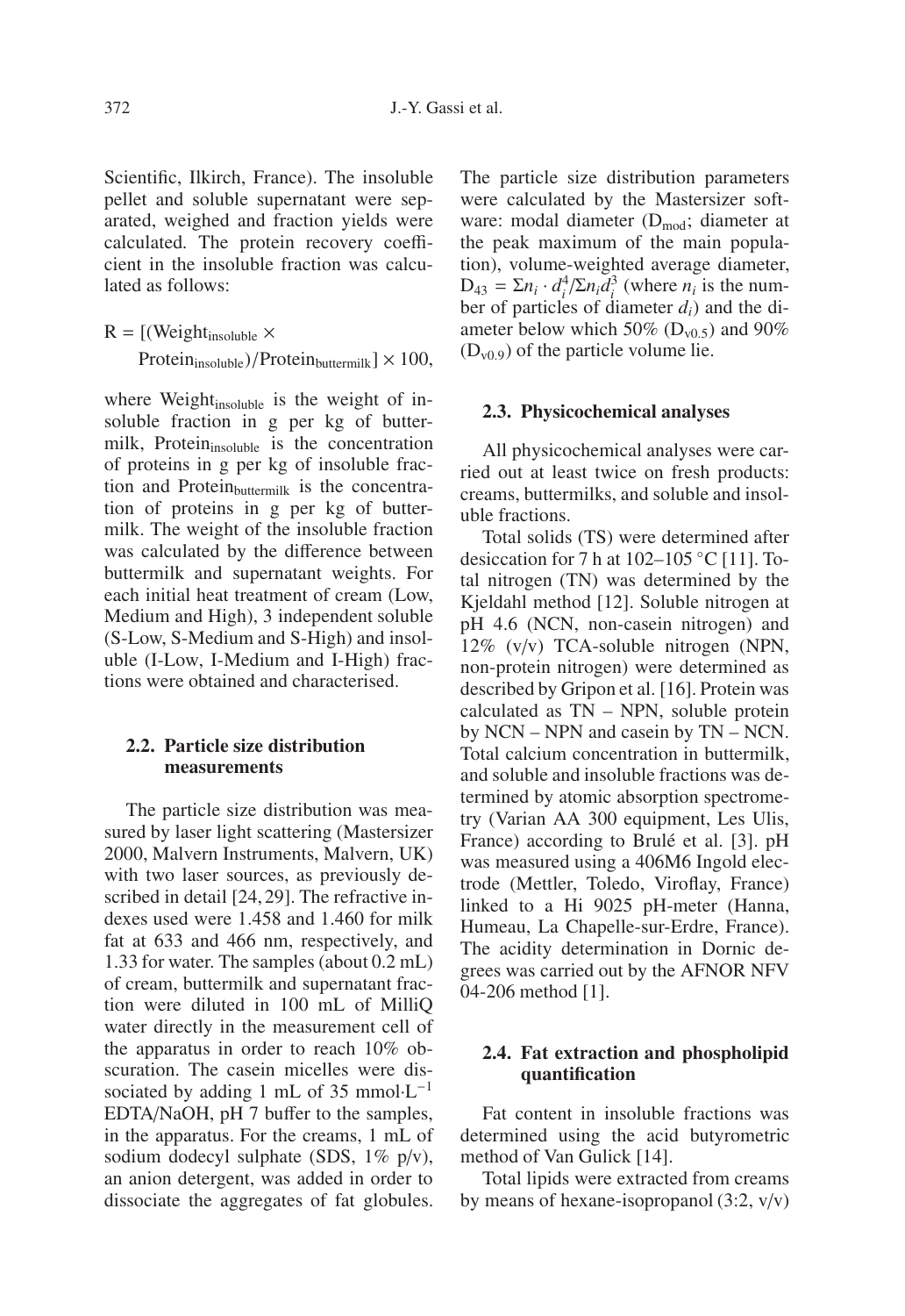according to Wolff and Fabien's [52] and Wolff and Castera-Rossignol's [51] methods. The milk fat extraction procedure was adapted with a centrifugation step. At room temperature, 2.4 mL isopropanol (Carlo Erba, Val-de-Reuil, France) were added to 3 g of cream. The mixture was vortexed. Then 3.6 mL hexane (Carlo Erba, Valde-Reuil, France) were added. The resulting mixture was vortexed again and centrifuged at  $1000 \times g$  at 20 °C for 5 min (Heraus cryofuge M7000, Fisher Bioblock Scientific, Ilkirch, France). The upper organic phase was separated through aspiration. To the bottom layer,  $6 \text{ mL of } 3:2 \text{ (v/v)}$ isopropanol-hexane were added, vortexed, centrifuged and the clear upper layer separated. This extraction/purification step was repeated 3 times. The 4 pooled organic fractions were solvent-evaporated under vacuum at 50 ◦C until constant weight.

The extraction of total lipids for the determination of the total fat content and phospholipids in high-water content samples, i.e. buttermilks and soluble fractions, was performed after freeze-drying them. Freeze-dried buttermilk and soluble fraction were hydrated with 24 g of deionised water at 40 °C for 6 g of powder and vortexed. One hour after rehydration, the fat extraction protocol was the same as for cream, but with 15 mL hexane and 10 mL isopropanol.

The amount of phospholipids in the total fat extracted from creams, buttermilks and soluble supernatant fractions was determined by the method of proportioning of phosphorus (Standards IDF 33C: 1987) [10]. Briefly, the extracted fats were digested with sulphuric acid and hydrogen peroxide. The phosphorus was converted into molybdenum blue with sodium molybdate and ascorbic acid. Phosphorus was estimated colorimetrically after complex formation with molybdate. The optical density was measured at a wavelength of 820 nm. A series of standard solutions containing known quantities of  $KH_{2}PO_{4}$ 

was used to construct a curve from which the phosphorus content could be read off. The quantity of phosphorus obtained was multiplied by a conversion factor of 25 to determine the phospholipid content compared with the total lipids of the samples [46].

#### **2.5. Reverse-Phase High-Performance Liquid Chromatography (RP-HPLC)**

Protein composition of the soluble fractions was determined by RP-HPLC as described in Jean et al. [19]. Briefly, 250 mg of freeze-dried buttermilk were reconstituted and mixed with 10 g of deionised water. pH was adjusted to 4.6 with HCl 1 mol⋅L<sup>-1</sup> and then the solution was filtered on Whatman filter paper grade 42 (Fisher Bioblock Scientific, Ilkirch, France). Filtrate was diluted 1/2 in buffer A (0.106% v/v trifluoroacetic acid in MilliQ water). Calibration was performed with β-lactoglobulin (β-Lg) (Sigma-Aldrich, Saint-Quentin Fallavier, France) and  $\alpha$ -lactalbumin ( $\alpha$ -La), with from 6 to 25 μg injected. The column was an Apex wide-pore ODS column of 25 cm length, 0.46 cm inner diameter and 7 μm bead diameter (Jones Chromatography, Hengoed, UK). The analysis was performed at 40 ◦C on 50 μL of sample (loop size) with a gradient of buffer B (0.106% v/v trifluoroacetic acid in 80% v/v acetonitrile in MilliQ water) increasing from 43 to 100% (v/v) in 35.2 min. The flow rate was 1 mL·min−<sup>1</sup> and detection was at 280 nm.

#### **2.6. Statistical analysis**

We performed a factorial design with one factor: the heat treatment, applied to three different levels: low, medium and high. For each experiment, one heat treatment referred to one different cream. Three independent thermal treatments were applied to creams, meaning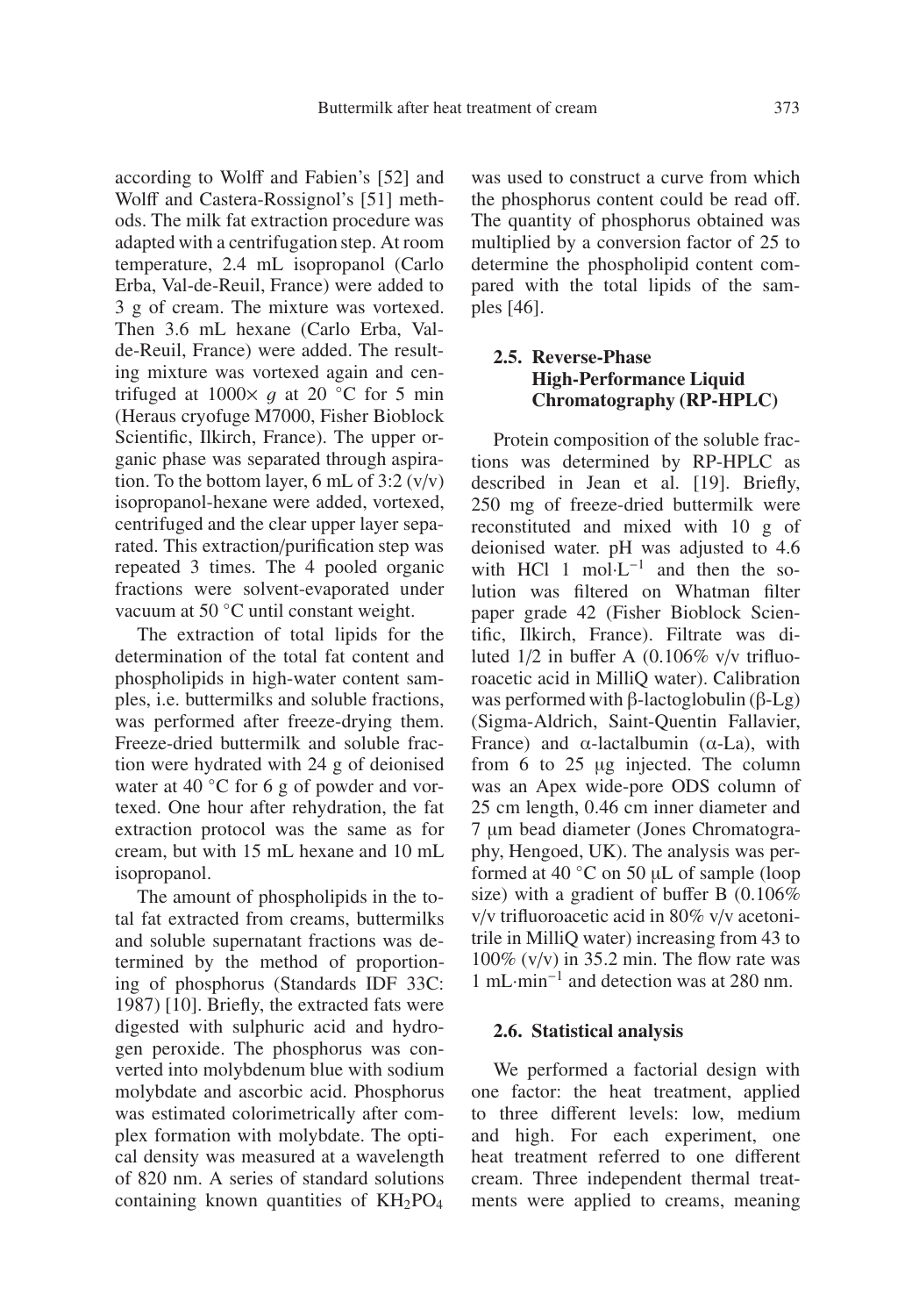that  $n = 3$  for each level of heat treatment. The StatGraphics Plus software (Manugistics, Rockville, USA) was used to perform analysis of variance. A Fisher test was followed by a least square difference procedure by size, to test the significance of result differences. The levels of significance selected were  $P \le 0.05$  (\*),  $P \le 0.01$  (\*\*)<br>and  $P \le 0.001$  (\*\*\*). and  $P \le 0.001$  (\*\*\*).

#### **3. RESULTS AND DISCUSSION**

#### **3.1. Composition of the heat-treated creams and comparison with the corresponding buttermilks**

The compositions of the creams characterised by different levels of heat treatments and the corresponding buttermilks obtained after the butter-making process are presented in Table I.

The average pH of the creams was  $6.78 \ (\pm 0.01)$  and corresponded to that of sweet buttermilk,  $6.78$  ( $\pm$  0.05). The acidity of the creams was 10.00 ◦D and the average acidity of the buttermilks was 15.13 ( $\pm$  0.56) °D. The acidity test measured the concentration of acidic compounds in sweet cream without biological ripening and sweet buttermilk. The higher acidity measured for buttermilks compared with the creams was due to casein, whey protein, phosphate, citrate and carbon dioxide in the aqueous phase. B-High acidity was significantly lower (14.67 (<sup>±</sup> <sup>0</sup>.52) ◦D) than B-Low and B-Medium. This result was correlated with a lower protein content.

The heat-treated creams of increased heat intensity had decreasing protein contents  $(P \lt 0.01)$ . These lower protein contents could be due to differences in fat contents of creams. Indeed, the protein/non-fat ratio which corresponds to the protein content in the aqueous phase showed no significant differences as a function of the heat treatment.

The protein/non-fat ratio calculated for buttermilks showed significant  $(P < 0.05)$ differences, with a lower value for the high heat-treated buttermilk (Tab. I). The protein content of the buttermilks resembled that of skim milk ( $\sim$  30 g⋅kg<sup>-1</sup> of protein).

Regarding more particularly the nature of proteins, Table I shows that the casein/protein ratio calculated for the creams and the buttermilks significantly (*<sup>P</sup>* < <sup>0</sup>.001) increased with the intensity of heat treatment. Denatured whey proteins by heat treatment become insoluble at pH 4.6. Casein content increased because whey proteins are titrated with the casein fraction. Nevertheless, the total protein content in cream significantly decreased from low heat to medium heat and to high heat-treated cream (18.21, 17.46 and 16.83 g⋅kg<sup>-1</sup>, respectively). So, the differences in casein contents can only be underlined with casein/protein ratios. Moreover, the soluble protein/protein ratio significantly  $(P < 0.001)$  decreased as a function of the increase in the thermal treatments. Similar results were found for buttermilks (Tab. I). The decrease in soluble protein contents with the heattreatment intensity corresponded to about 50% from low to high heat treatments in the creams, whereas it represented about 44% in buttermilks. Thermal denaturation of whey proteins in cream increased with the heat treatment (Fig. 1). Heat treatment induced changes in the nature of protein composition (whey proteins) [6].

In skimmed buttermilk prepared from raw cream, O'Connell and Fox [33] quantified 25  $(\pm 3.2)\%$  expressed in weight of soluble protein/protein. Consequently, in our study, a low heat treatment (72 ◦C for 30 s) on milk, followed by a low heat treatment (88 ◦C for 30 s) on cream, induced a 55% soluble protein denaturation.

Table I shows that the contents of the major whey proteins, i.e. β-Lg and  $α$ -La, in the buttermilks decreased as a function of the increase in heat treatment intensity.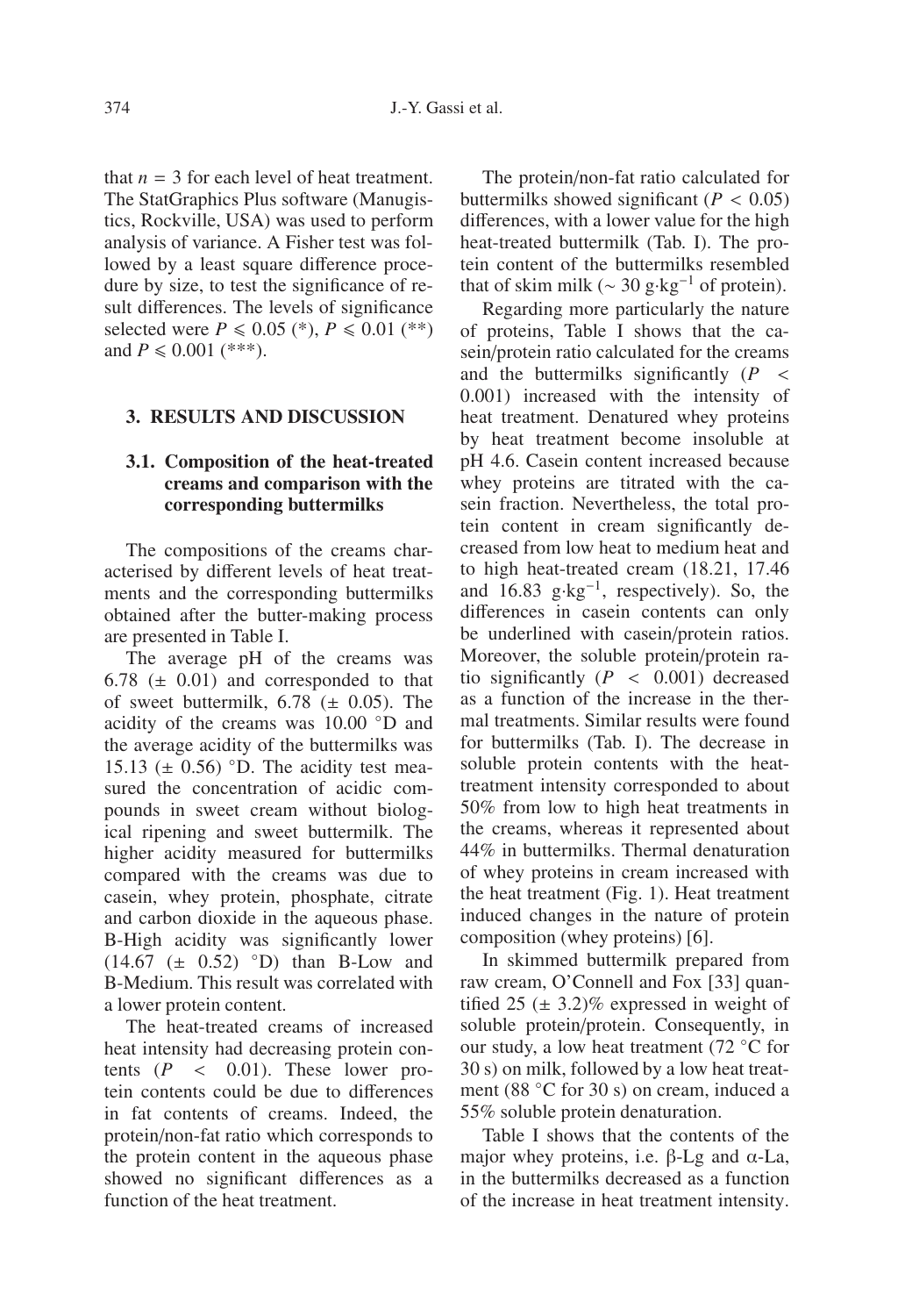| Cream                   |                   | Low heat                            | <b>Medium</b> heat                  | <b>High heat</b>                    | $P$ -value |
|-------------------------|-------------------|-------------------------------------|-------------------------------------|-------------------------------------|------------|
| pH                      |                   | 6.79 <sup>a</sup><br>0.01<br>$\pm$  | 6.77 <sup>a</sup><br>$\pm$ 0.02     | 6.77 <sup>a</sup><br>$\pm 0.01$     | <b>NS</b>  |
| <sup>o</sup> Dornic     |                   | 10.00 <sup>a</sup><br>0.00<br>$+$   | 10.00 <sup>a</sup><br>0.00<br>$+$   | 10.00 <sup>a</sup><br>$\pm$ 0.00    | NS         |
| Dry matter              | $g \cdot kg^{-1}$ | 453.77 <sup>a</sup><br>± 27.55      | $460.05^a$<br>± 14.22               | 474.46 <sup>a</sup><br>± 12.25      | <b>NS</b>  |
| Protein                 | $g \cdot kg^{-1}$ | $18.21^{a}$<br>0.27<br>$\pm$        | $17.46^{b}$<br>0.34<br>$\pm$        | 16.83 <sup>c</sup><br>0.47<br>$\pm$ | $\ast\ast$ |
| Casein                  | $g \cdot kg^{-1}$ | $15.75^{\rm a}$<br>0.14<br>$\pm$    | 15.72 <sup>a</sup><br>0.39<br>$\pm$ | $15.60^{\rm a}$<br>$\pm$ 0.40       | <b>NS</b>  |
| Soluble protein         | $g \cdot kg^{-1}$ | 2.47 <sup>a</sup><br>$\pm 0.18$     | $1.74^{b}$<br>0.10<br>$\pm$         | 1.23 <sup>c</sup><br>± 0.17         | * * *      |
| Non protein nitrogen    | $g \cdot kg^{-1}$ | 1.17 <sup>a</sup><br>0.18<br>$\pm$  | 1.06 <sup>a</sup><br>0.05<br>$+$    | $1.13^{a}$<br>$\pm$ 0.15            | <b>NS</b>  |
| Casein/Protein          | $\%$              | 86.46 <sup>a</sup><br>0.79<br>$+$   | 90.01 <sup>b</sup><br>0.65<br>$+$   | 92.42 <sup>c</sup><br>$\pm$ 0.92    | * * *      |
| Soluble protein/Protein | $\%$              | 13.54 <sup>a</sup><br>0.79<br>$+$   | 9.99 <sup>b</sup><br>0.65<br>$+$    | 7.28 <sup>c</sup><br>± 0.89         | * * *      |
| Protein/non Fat         | $g \cdot kg^{-1}$ | 30.14 <sup>a</sup><br>2.22<br>$\pm$ | 30.47 <sup>a</sup><br>1.69<br>$\pm$ | 29.11 <sup>a</sup><br>$\pm$ 0.91    | <b>NS</b>  |
| Fat                     | $g \cdot kg^{-1}$ | 393.38 <sup>a</sup><br>± 38.46      | $425.15^a$<br>± 37.99               | $421.86^a$<br>± 13.82               | NS         |
| Phospholipid            | $g \cdot kg^{-1}$ | 10.27 <sup>a</sup><br>1.04<br>$\pm$ | 11.30 <sup>a</sup><br>1.43<br>$+$   | $12.44^a$<br>± 3.82                 | <b>NS</b>  |
| Phospholipid/Fat        | $\%$              | 2.64 <sup>a</sup><br>0.47<br>$\pm$  | 2.67 <sup>a</sup><br>0.34<br>$\pm$  | 3.07 <sup>a</sup><br>± 0.93         | <b>NS</b>  |
| <b>Buttermilk</b>       |                   |                                     |                                     |                                     |            |
| pH                      |                   | 6.75 <sup>a</sup><br>± 0.02         | 6.80 <sup>a</sup><br>$\pm$ 0.04     | 6.79a<br>$\pm$ 0.08                 | <b>NS</b>  |
| <sup>o</sup> Dornic     |                   | $15.33^{a}$<br>± 0.52               | $15.33^{a}$<br>0.52<br>$\pm$        | 14.67 <sup>b</sup><br>$\pm 0.52$    | $\ast$     |
| Dry matter              | $g \cdot kg^{-1}$ | 90.20 <sup>a</sup><br>± 4.76        | 91.59 <sup>a</sup><br>2.54<br>$\pm$ | 88.76 <sup>a</sup><br>1.77<br>$\pm$ | <b>NS</b>  |
| Protein                 | $g \cdot kg^{-1}$ | $29.13^{a}$<br>1.26<br>$\pm$        | $29.44^a$<br>0.66<br>$\pm$          | 27.77 <sup>b</sup><br>± 0.77        | $\ast$     |
| Casein                  | $g \cdot kg^{-1}$ | $25.90^{\rm a}$<br>1.10<br>$\pm$    | 26.81 <sup>a</sup><br>0.64<br>$\pm$ | 25.96 <sup>a</sup><br>± 0.64        | <b>NS</b>  |
| Soluble protein         | $g \cdot kg^{-1}$ | 3.24 <sup>a</sup><br>0.16<br>$\pm$  | $2.64^{b}$<br>0.05<br>$+$           | 1.81 <sup>c</sup><br>± 0.15         | * * *      |
| Non protein nitrogen    | $g \cdot kg^{-1}$ | 1.81 <sup>a</sup><br>0.04<br>$\pm$  | 1.63 <sup>b</sup><br>0.12<br>$+$    | 1.69 <sup>b</sup><br>$\pm 0.08$     | **         |
| Casein/Protein          | $\%$              | 88.89 <sup>a</sup><br>0.07<br>$\pm$ | 91.04 <sup>b</sup><br>0.19<br>$+$   | 93.48 <sup>c</sup><br>$\pm 0.39$    | * * *      |
| Soluble protein/Protein | $\%$              | $11.11^{a}$<br>0.07<br>$+$          | $8.96^{b}$<br>0.19<br>$+$           | 6.52 <sup>c</sup><br>± 0.39         | * * *      |
| Protein/non Fat         | $g \cdot kg^{-1}$ | 29.29 <sup>a</sup><br>1.26<br>$\pm$ | 29.57 <sup>a</sup><br>0.66<br>$+$   | $27.91^{b}$<br>± 0.77               | $\ast$     |
| Fat                     | $g \cdot kg^{-1}$ | $5.44^{\rm a}$<br>0.57<br>$\pm$     | 4.49 <sup>b</sup><br>0.62<br>$+$    | $5.15^{ab}$<br>± 0.95               | $\ast$     |
| Phospholipid            | $g \cdot kg^{-1}$ | 0.93 <sup>a</sup><br>0.08<br>$\pm$  | 0.82 <sup>b</sup><br>0.04<br>$\pm$  | $1.12^c$<br>$\pm 0.03$              | * * *      |
| Phospholipid/Fat        | $\%$              | $17.25^{\rm a}$<br>2.09<br>$\pm$    | 18.49 <sup>a</sup><br>2.68<br>$+$   | 22.57 <sup>b</sup><br>± 4.56        | $\ast$     |
| <b>Total Calcium</b>    | $g \cdot kg^{-1}$ | 0.99 <sup>a</sup><br>0.14<br>$\pm$  | $1.15^{b}$<br>0.03<br>$\pm$         | $0.97^{ab}$<br>± 0.02               | **         |
| $\beta$ -Lg             | $g \cdot kg^{-1}$ | 1.60 <sup>a</sup><br>0.08<br>$\pm$  | 0.71 <sup>b</sup><br>0.10<br>$+$    | 0.29 <sup>c</sup><br>$\pm 0.13$     | **         |
| $\alpha$ -La            | $g{\cdot}kg^{-1}$ | 0.65 <sup>a</sup><br>± 0.04         | $0.54^{b}$<br>0.02<br>$_{\pm}$      | 0.33 <sup>b</sup><br>± 0.19         | $\ast$     |

**Table I.** Physicochemical compositions of the creams with three different levels of heat treatments applied and the respective buttermilks after butter production<sup>1</sup>.

<sup>1</sup>Mean  $\pm$  sd (*n* = 3).<br><sup>a,b,c</sup> Means in a row with different letters are significantly different at *P* < 0.05 (\*), *P* < 0.01 (\*\*) and  $P < 0.001$  (\*\*\*).

NS: Not significantly different.

β-Lg: β-lactoglobulin; α-Lac: α-lactalbumin.

When β-Lg and  $α$ -La are denatured in whole milk, it goes through four possible processes: (i) it denatures and becomes unsoluble; (ii) it can react with another denatured serum protein; (iii) it can react with micellar κ-casein; and (iv) it can adsorb on, or bind to protein on the MFGM. Dalgleish and Banks [7] found that the last of the four possibilities is favoured. They concluded that MFGM proteins react rapidly with serum proteins, or the latter adsorb rapidly onto the fat surface. Ye et al. [53] indicated that β-Lg and  $α$ -La contents in whole milk could be associated with the MFGM via sulphydryl-disulphide interchanges with the MFGM proteins.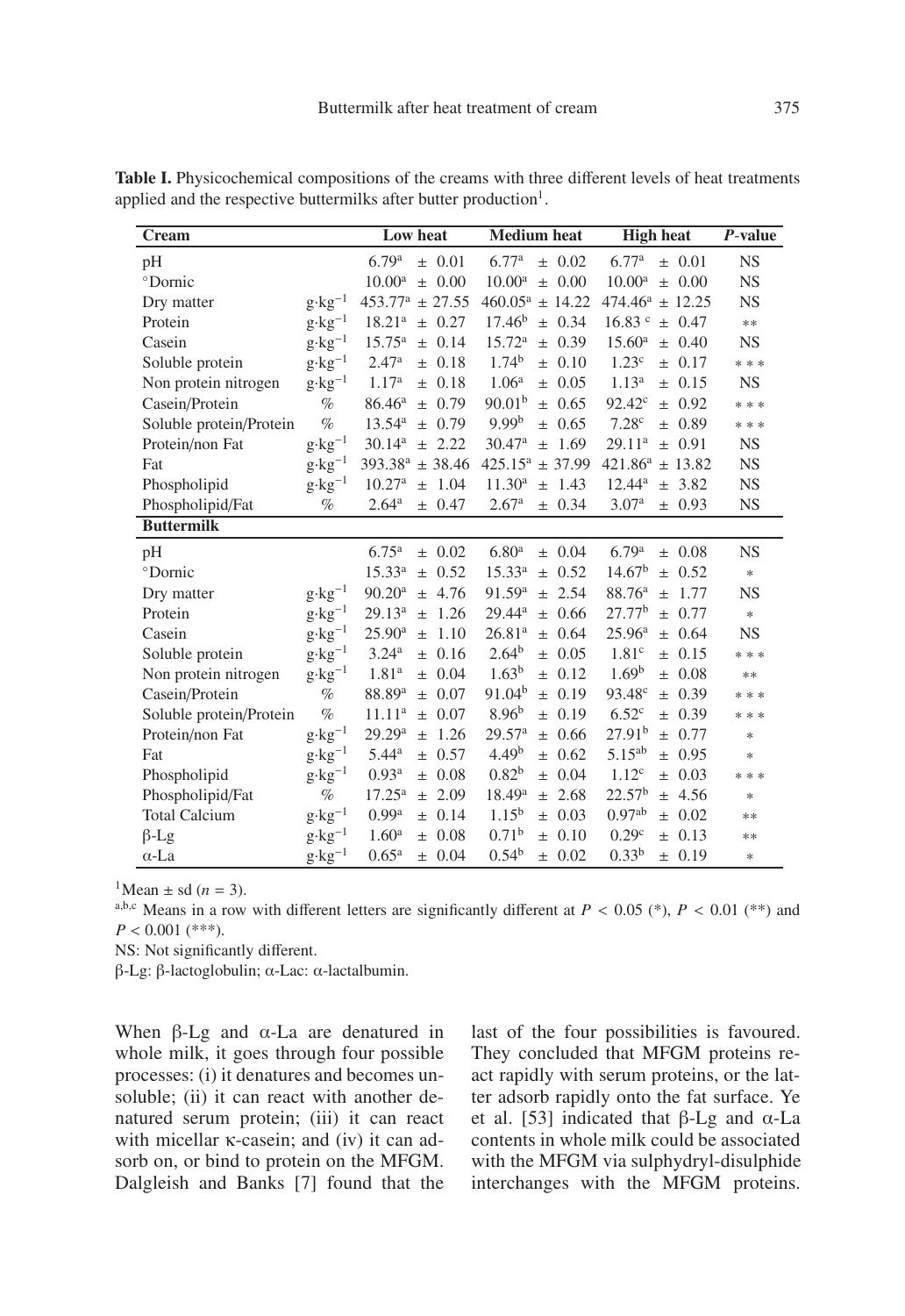

**Figure 1.** Acid-soluble protein contents (Non-Casein Nitrogen – Non-Protein Nitrogen) in cream, buttermilk, supernatant and pellet fractions after different cream heat treatments: low (L), medium (M) and high (H).

a,b,c Mean values of three replicates with no common superscript letter differed ( $P < 0.05$ ).

The amounts of β-Lg and  $α$ -La that were associated increased with the temperature up to 80 °C for 10 min. This increase reaches a plateau level of approximately 1.0 mg·g<sup>-1</sup> fat for β-Lg (∼1% of the total β-Lg in milk) and 0.2 mg⋅g<sup>-1</sup> fat for α-La.

The concentration of calcium in buttermilks was significantly  $(P < 0.01)$  different between the samples (Tab. I), but was in the range of the calcium concentration in cow's milk  $(1.04-1.28 \text{ g} \cdot \text{kg}^{-1})$  [15]. It is known that about two-thirds of the calcium present in milk is bound to the casein micelles, thus the differences observed between calcium contents may be related to the casein/protein ratio. Ramachandra Rao [36] and O'Connell and Fox [33] reported that total calcium concentration in buttermilk (0.84 g·kg−<sup>1</sup> and 0.948 g·kg−1, respectively) is lower than in skimmed milk  $(1.04 \text{ g} \cdot \text{kg}^{-1})$  and 0.119 g·kg−1, respectively). However, in these studies the authors reported that buttermilk protein contents (30 g⋅kg<sup>-1</sup> and  $31 \text{ g} \cdot \text{kg}^{-1}$ , respectively) were lower than in skimmed milk (34 g·kg<sup>-1</sup> and 33 g·kg<sup>-1</sup>, respectively).

Table I shows that the concentration of fat in the creams was not significantly different whatever the heat treatment applied. The cream fat contents determined by the UCLAB dairy company (Landerneau, France) with Rose Gottlieb extraction [13] were not significantly different (data not shown). The amount of phospholipids in the creams was not significantly different as a function of heat treatment (10.27– 12.44 g⋅kg<sup>-1</sup>), nor the phospholipid/fat ratio (2.64–3.07%) (Tab. I). According to different authors [26,32], in cow's milk, PL make up about 0.5–1% in weight of total lipids.

Significant  $(P < 0.05)$  differences in the fat content were evidenced in buttermilk, with B-Medium  $\leq B$ -High  $\leq B$ -Low and B-Medium < B-Low (Tab. I). The amount of phospholipids in buttermilks was significantly  $(P < 0.001)$  different,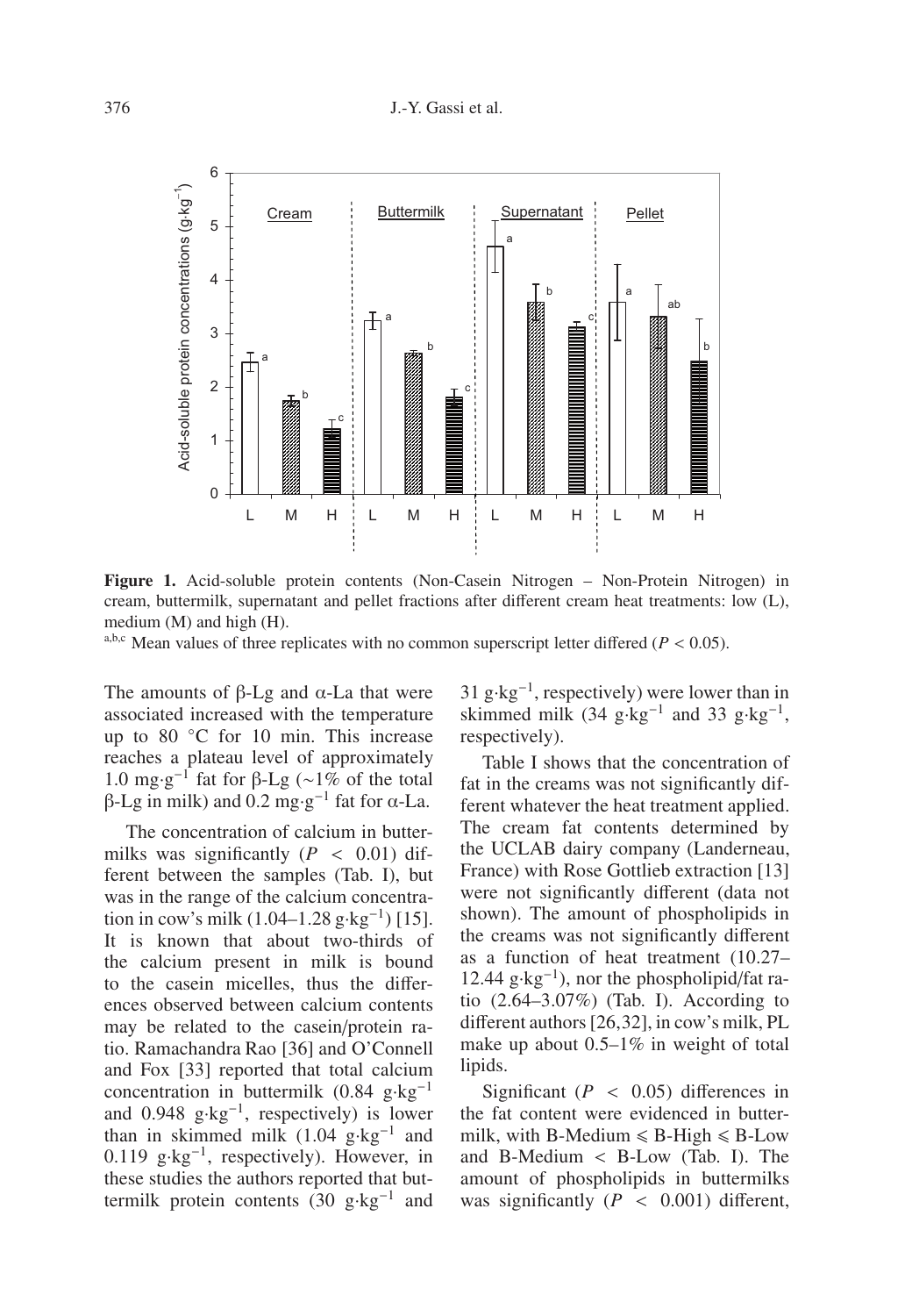| Supernatant               |                   | Low heat                | <b>Medium</b> heat   | <b>High heat</b>         | $P$ -value |
|---------------------------|-------------------|-------------------------|----------------------|--------------------------|------------|
| pH                        |                   | $6.61^a \pm 0.05$       | $6.79^b \pm 0.03$    | $6.72^{\circ}$ + 0.03    | * * *      |
| °Dornic                   |                   | $10.17^a \pm 0.41$      | $11.00^a \pm 0.89$   | $12.33^b \pm 1.37$       | ∗          |
| Dry matter                | $g \cdot kg^{-1}$ | $64.83^a \pm 0.03$      | $72.37^b \pm 1.59$   | $79.90^{\circ} \pm 3.37$ | * * *      |
| Protein                   | $g \cdot kg^{-1}$ | $6.56^a \pm 1.37$       | $10.29^b \pm 0.52$   | $17.56^{\circ} \pm 3.33$ | $**$       |
| Casein                    | $g \cdot kg^{-1}$ | $1.93^a \pm 1.61$       | $6.70^b \pm 0.71$    | $14.43^{\circ} \pm 3.41$ | $**$       |
| Soluble protein           | $g \cdot kg^{-1}$ | $4.63^a \pm 0.49$       | $3.59^{ab} \pm 0.34$ | $3.13^b \pm 0.08$        | * * *      |
| Non protein nitrogen      | $g \cdot kg^{-1}$ | $2.38^a \pm 0.18$       | $2.29^{ab} \pm 0.25$ | $2.08^b \pm 0.11$        | $\ast$     |
| Casein/Protein            | $\%$              | $26.69^a \pm 17.08$     | $65.02^b \pm 4.32$   | $81.51^{\circ} \pm 4.22$ | $\ast$     |
| Soluble protein/Protein   | $\%$              | $73.31^a \pm 17.08$     | $34.98^b \pm 4.32$   | $18.49^{\circ} \pm 4.22$ | $\ast$     |
| <b>Total Calcium</b>      | $g \cdot kg^{-1}$ | $0.42^a \pm 0.03$       | $0.56^b \pm 0.02$    | $0.73^{\circ} \pm 0.02$  | * * *      |
| Fat                       | $g \cdot kg^{-1}$ | $5.15^a \pm 0.79$       | $4.75^a \pm 0.63$    | $5.26^a \pm 0.78$        | <b>NS</b>  |
| Phospholipid              | $g \cdot kg^{-1}$ | $0.99^{ab} \pm 0.12$    | $0.93^a \pm 0.13$    | $1.08^b \pm 0.06$        | $\ast$     |
| Phospholipid/Fat          | $\%$              | $20.53^a \pm 3.98$      | $19.87^a \pm 3.51$   | $21.27^a \pm 3.47$       | <b>NS</b>  |
| <b>Pellet</b>             |                   |                         |                      |                          |            |
| pH                        |                   | $6.57^{\rm a} \pm 0.13$ | $6.78^b \pm 0.02$    | $6.75^b \pm 0.06$        | * * *      |
| Dry matter                | $g \cdot kg^{-1}$ | $250.27^a \pm 6.89$     | $218.84^b \pm 3.72$  | $214.29^b \pm 6.59$      | * * *      |
| Protein                   | $g \cdot kg^{-1}$ | $179.62^a \pm 12.34$    | $147.31^b \pm 4.83$  | $147.36^b \pm 8.46$      | * * *      |
| Casein                    | $g \cdot kg^{-1}$ | $176.04^a \pm 12.79$    | $143.86^a \pm 5.23$  | $144.98^b \pm 8.59$      | * * *      |
| Soluble protein           | $g \cdot kg^{-1}$ | $3.59^a \pm 0.71$       | $3.32^{ab} \pm 0.59$ | $2.49^b \pm 0.79$        | $\ast$     |
| Non protein nitrogen      | $g \cdot kg^{-1}$ | $1.95^a \pm 0.32$       | $2.01^a \pm 0.03$    | $2.57^{\rm b} \pm 0.42$  | $**$       |
| Casein/Protein            | $\%$              | $97.98^a \pm 0.50$      | $97.65^a \pm 0.55$   | $98.37^a \pm 0.65$       | <b>NS</b>  |
| Soluble protein/Protein   | $\%$              | $2.02^{ab} \pm 0.50$    | $2.35^a \pm 0.55$    | $1.63^b \pm 0.65$        | $\ast$     |
| <b>Total Calcium</b>      | $g \cdot kg^{-1}$ | $5.62^a \pm 0.34$       | $5.23^b \pm 0.14$    | $4.78^b \pm 0.28$        | $\ast$     |
| Weight g/100 g buttermilk |                   | $12.98^a \pm 0.65$      | $14.27^a \pm 1.61$   | $7.67^b \pm 3.93$        | $\ast$     |

Table II. Physicochemical composition of the supernatant and pellet fractions from buttermilks after rennet coagulation and centrifugation<sup>1</sup>.

<sup>1</sup>Mean  $\pm$  sd (*n* = 3).<br><sup>a,b,c</sup> Means in a row with different letters are significantly different at *P* < 0.05 (\*), *P* < 0.01 (\*\*) and  $P < 0.001$  (\*\*\*).

NS: Not significantly different.

with B-Medium < B-Low < B-High in their increasing order of concentration. The different orders obtained for fat and phospholipids may be explained by standard deviation of content measurements. The current contents of phospholipids in buttermilks (Tab. I) were in agreement with other authors' observations [5,37,45]. The phospholipid/fat ratio showed significant  $(P < 0.05)$  differences between the buttermilks, with B-Low < B-Medium < B-High (Tab. I). This result clearly shows that the heat treatment intensity applied to the creams affected the phospholipid/fat ratio, with an increase when the intensity of the heat treatment was higher. These differences in the composition of fat reported for buttermilk resulted from a different behaviour of the creams during churning, as a function of the properties of milk fat globules after the heat treatment. In comparison with the creams, the phospholipid/fat ratio in the buttermilks increased by a factor of about 7. During the mechanical treatment applied at low temperature to the partially crystallised fat globules during butter-making, the MFGM is disrupted and the phospholipids, which are polar lipids, are found in the buttermilk fraction. Indeed, other authors reported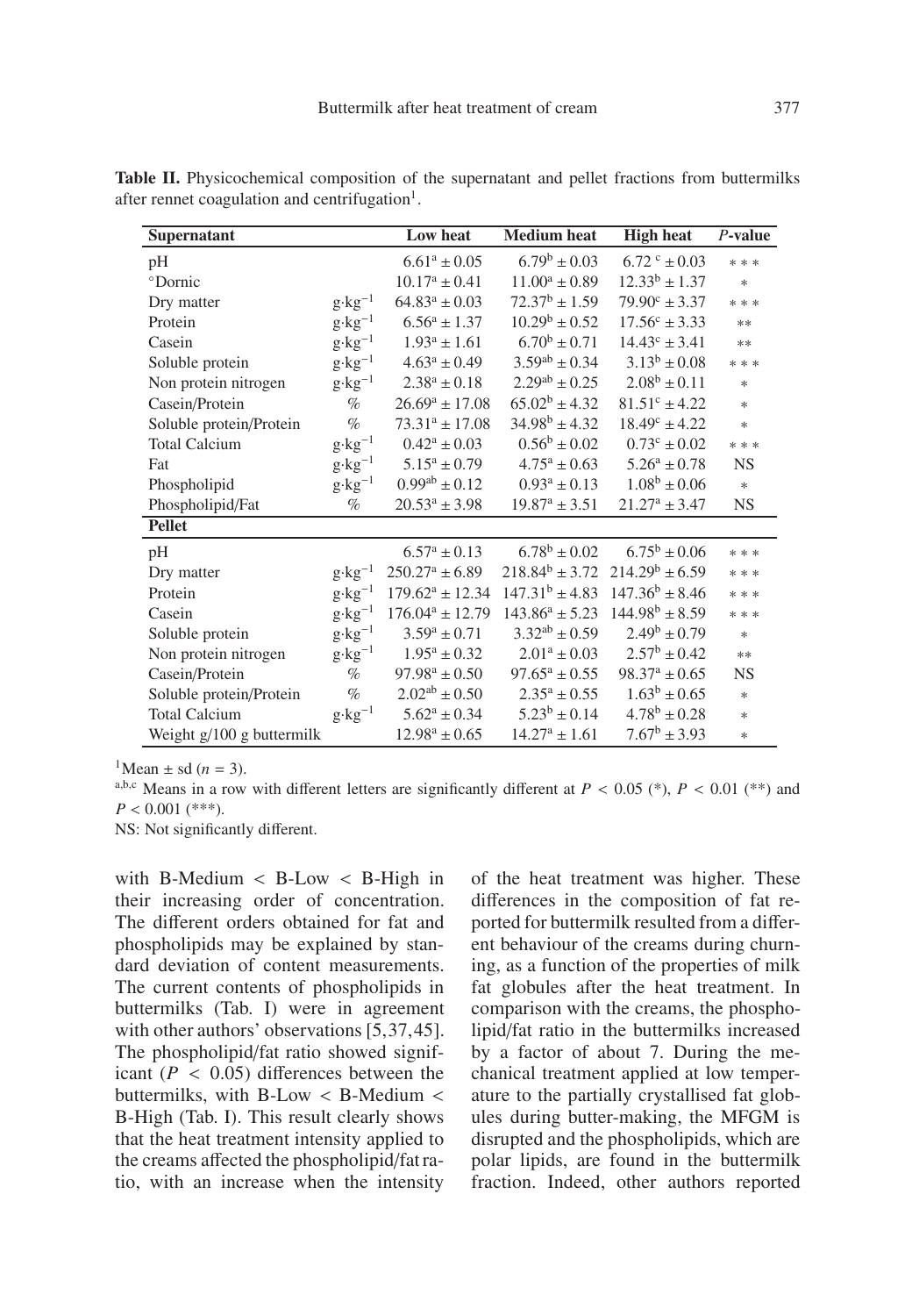that heat treatments applied to milk can induce desorption of proteins and lipids from the MFGM [18, 53, 54]. We can put forth the assumption that heat treatments of cream may modify the MFGM properties, either desorption of phospholipids or ability for phase inversion during cream churning. A higher stability of smaller fat globules towards phase inversion induced by heat treatment may lead to an increase in the number of these small fat globules in buttermilks. Since small fat globules contain a higher phospholipid/fat content, this may explain the higher phospholipid/fat ratio measured in high heat-treated buttermilks. The mechanisms involved in the increased stability of smaller globules after heating need further investigation.

#### **3.2. Compositions of the supernatant and pellet fractions: comparison**

The average pH of the supernatant fractions was equivalent to that of the pellet fraction (Tab. II). The protein contents of the supernatant fraction were lower than those of buttermilk and increased significantly  $(P < 0.01)$  with the heat treatment cantly  $(P < 0.01)$  with the heat treatment intensity applied to the creams. This is obvious, because the rennet treatment insolubilises part of the proteins from buttermilk into the insoluble pellet fraction. Proteins were more or less coagulated by rennet and were recovered in the pellet fraction after centrifugation.

From a technical point of view, the average protein contents of cheese wheys vary from 6 g·kg−<sup>1</sup> for fresh cheeses to 8–9 g⋅kg<sup>-1</sup> for the cooked hard-type cheese such as Emmental [30]. This leads to a protein recovery coefficient in the curd of from 72–74% (Grana, Emmental) to more than 82% in fresh cheeses. The protein concentrations in the supernatant fraction from buttermilk obtained from high preheated cream were much higher than those usually obtained in cheese technology. Thus, protein recovery coefficients in pellets decreased with the intensity of the heat treatments from 80% to 71% and to 41% for low, medium and high heat, respectively.

We deduced from our work that the protein losses in the supernatant fraction obtained after the B-High rennet coagulation and centrifugation were too high. This was due to the fact that heat treatment applied to the creams degraded the rennet ability of buttermilks, due to the well-known association of denatured whey proteins with κ-casein that impedes the rennet coagulation.

After coagulation and centrifugation, total lipids from buttermilk were found in the supernatant fraction. The centrifuged coagulum did not contain fat (results not shown). The coagulum after centrifugation, whatever the heat treatment, did not retain lipid particles (small fat globules, PL vesicles or MFGM fragments) in the casein network. It has been reported that native MFGM do not interact with casein during rennet gel formation [49], nor small fat globules with native MFGM [28]. On the other hand, fat globules covered with native whey proteins like β-Lg interact with the protein network and increase the viscoelactic properties of the gel [25]. Moreover, the centrifugal separation could have skimmed the rennet gel. Under the centrifugal force action, the buttermilk fat may have been dragged into the upper soluble fraction. This mechanical separation was not promoted by fat rising to the surface before coagulation because inactivated agglutinin cannot induce creaming [2].

#### **3.3. Determination of the particle size distribution in the creams, the buttermilks and the supernatant fractions**

The particle size distribution was characterised in the creams when they had just arrived in the laboratory (Fig. 2). The particle size distribution in the cream with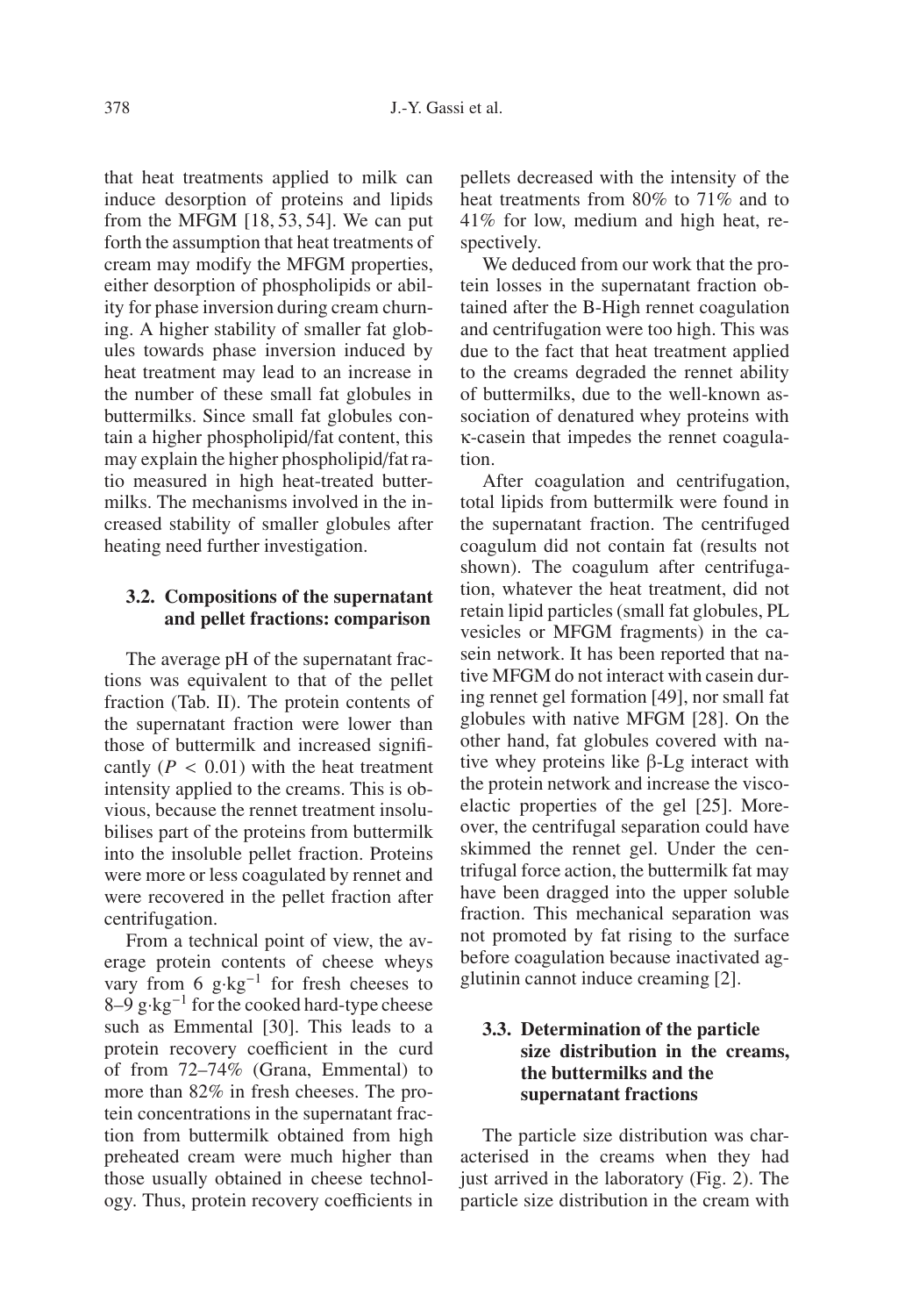

**Figure 2.** Particle size distributions recorded for the creams with low heat treatment (L), medium heat treatment (M) and high heat treatment (H), using laser light scattering. The creams were dispersed in water in the presence of sodium dodecyl sulphate (SDS 1%) and EDTA to dissociate the aggregates of fat globules and casein micelles, respectively. The fat globule size distribution in cream with low heat treatment is presented for comparison.

high heat treatment ranged from 0.02 μm to 200 μm, with 3 peaks centred at about  $0.5 \mu m$ , 4  $\mu m$  and 45  $\mu m$ . The addition of SDS and EDTA highly decreased the peak at about 45 μm, meaning that it corresponded to aggregates of fat globules. This peak of fat aggregates appeared with the highest heat treatment. The dissociation of fat globule aggregates with SDS 1% allowed the measurement of the individual fat globule diameter, which ranged from 0.4 to 70 μm with an average modal diameter of 4.48  $(\pm 0.12)$  μm. Figure 2 also shows that a small proportion of fat globules were even aggregated in the medium heat-treated creams. The addition of SDS did not change the size distribution of milk fat globules in the low heat-treated cream, as they were well individualised. Thus, no aggregates of fat globules were present in the creams with low heat treatment. The fat globule size distribution ranged from about 0.03 μm to 13 μm, with an average modal diameter of  $4.42 \ (\pm 0.08)$  μm. Some larger fat globules, i.e. with diameters > <sup>20</sup> <sup>μ</sup>m in the presence of SDS, were recorded in the creams with medium and high heat treatments (Fig. 2). Compared with the size distribution of milk fat globules in raw milk [24], these fat globules may result from the fusion of smaller globules to form larger ones, due to coalescence.

The aggregation of fat globules may explain the higher viscosity of the high heat-treated creams compared with low heat-treated creams, as observed in the industrial maturation tank before churning (data not shown). Studies showed that after the heat treatment of milk, whey proteins (mainly β-Lg and  $α$ -La) and  $ca$ seins (mainly κ-casein) adsorb on the MFGM surface [54]. However, controversy persists about explanations concerning interaction mechanisms. Different authors think that these protein interactions between MFGM and milk proteins involve disulphide bridges [7, 21]. Houlihan et al. [17, 18] consider that the complex formed by β-Lg and κ-casein during heat treatment may displace the polypeptides from the MFGM during heating. All these authors agree that heat treatments modify the composition of MFGM and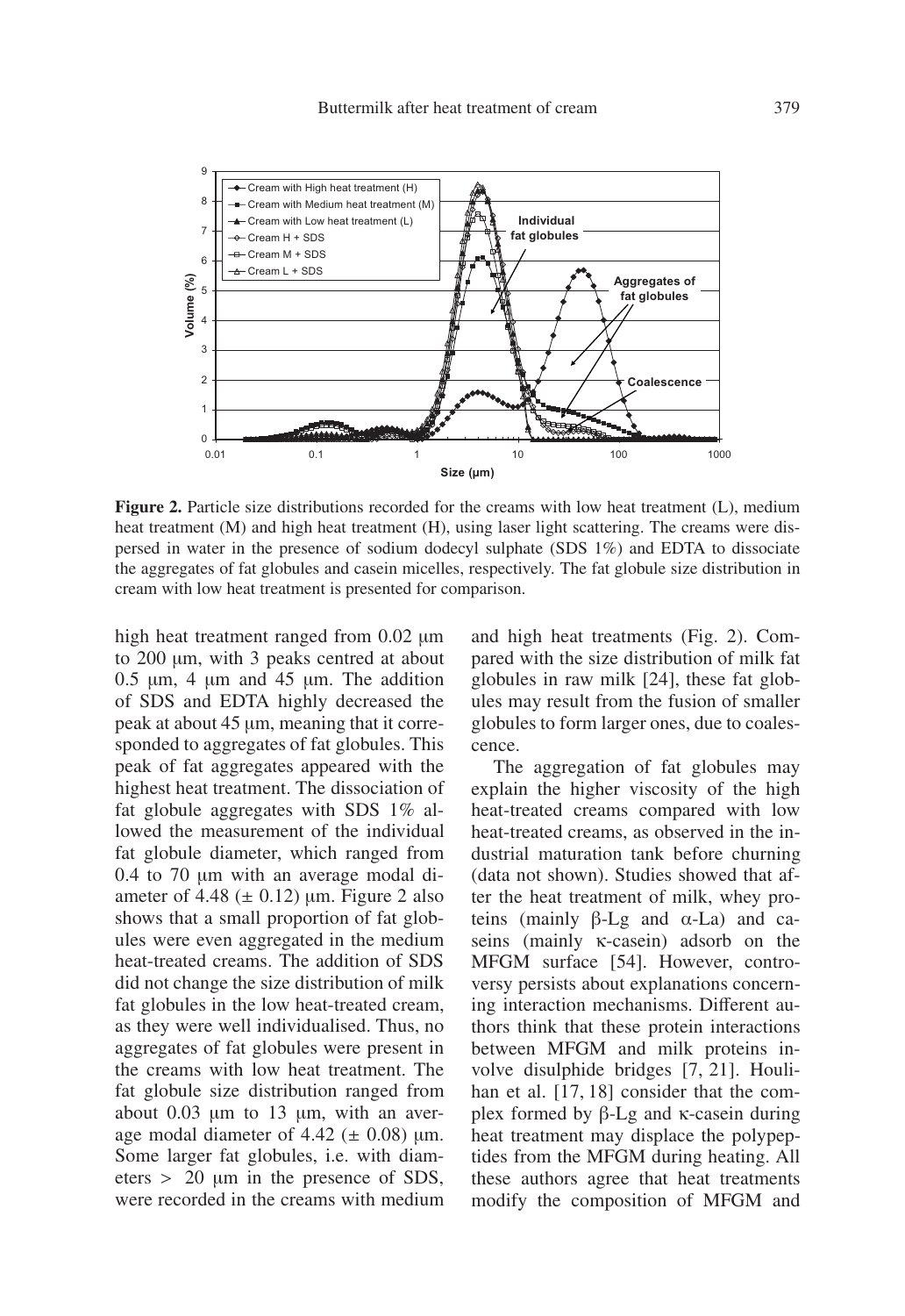

**Figure 3.** Changes in the MFGM composition as a function of the thermal treatment applied to the cream, and the consequences observed on their aggregation determined using laser light scattering measurements. Schematic representation of the milk fat globule membrane composition (**A**) in raw milk or after low heat treatment and (**B**) after high heat treatment, inducing the aggregation of fat globules.

their surface properties. Figure 3 shows a schematic representation of the milk fat globule surface in raw milk or after a low heat treatment which does not involve any modification of membrane structure or composition (Fig. 3A) and after a severe heat treatment with a MFGM modified by the adsorption of aqueous phase proteins, mainly whey proteins (Fig. 3B). These modifications of the MFGM composition, consecutive to a heat treatment, involved changes in interfacial properties which might result in the aggregation of fat globules (Fig. 2).

Figure 4A shows the size distribution of particles dispersed in the buttermilks resulting from the creams with low, medium and high heat treatments. The parameters extracted from particle size distributions are presented in Table III. After dispersion of the buttermilks in water, the major peak recorded from 0.02 to 0.4 μm and centred at 130 nm corresponds to

the size distribution of the casein micelles and other particles. In skimmed buttermilk, O'Connell and Fox [33] reported a casein micelle size of  $206 (\pm 31)$  nm. The dissociation of casein micelles performed by the addition of EDTA permitted the recording of the size of the other particles present in buttermilks. The peak ranging from 0.02 to 0.4 μm contained casein micelles mixed with other constituents. The smallest particles observed in the presence of EDTA, with  $d \, < 0.4$  µm, may correspond to fat globules of very small sizes (heart of triglycerides + membrane), vesicles formed by MFGM fragments mainly composed of PL and/or protein aggregates formed during heat treatments (whey protein or micelle complexes of casein-whey protein) (Fig. 4B). Recent work has characterised the structures formed through the release of lipid membrane material from fat globules by cryogenic transmission electron microscopy [50]. In buttermilk,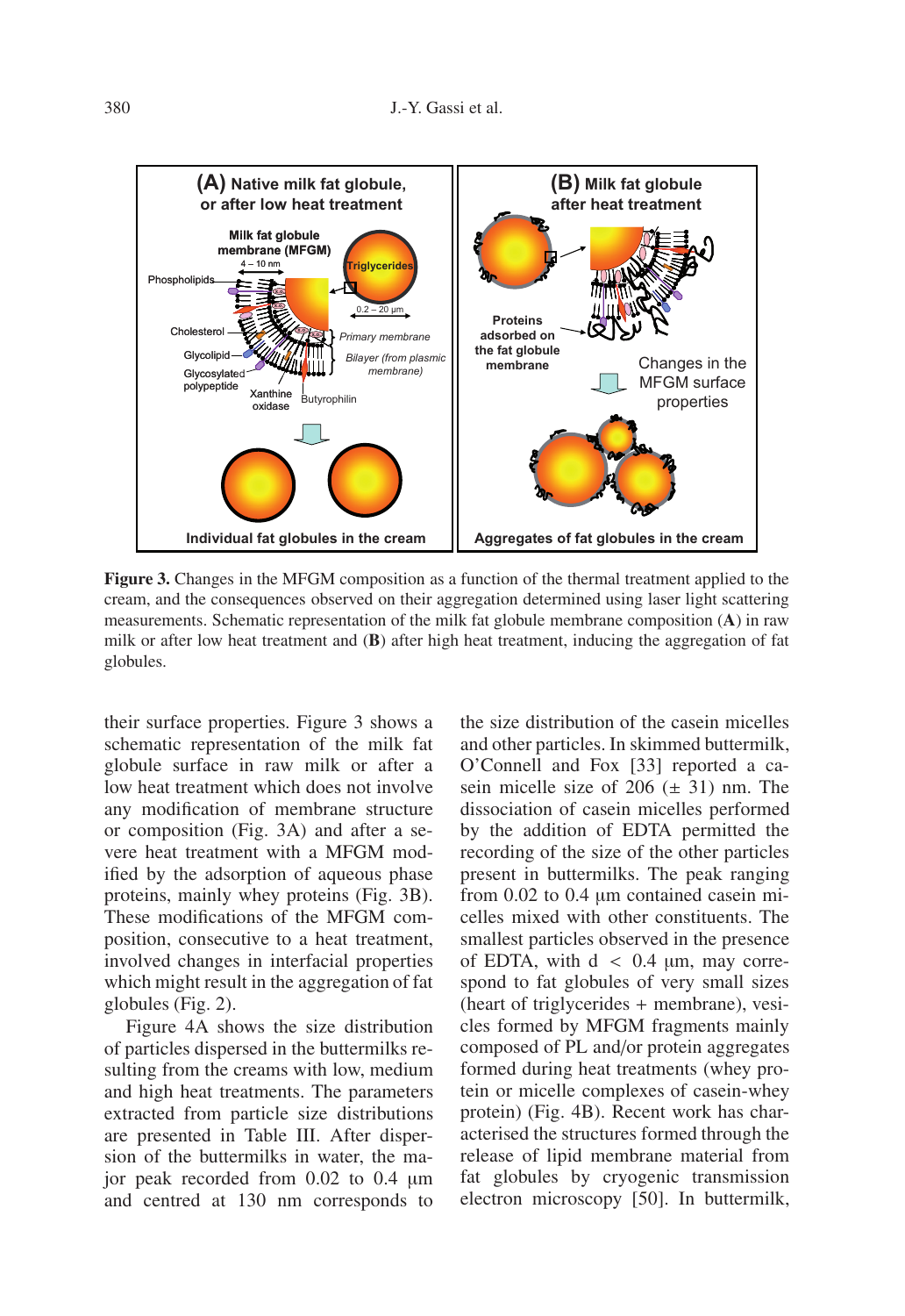

**Figure 4.** Particles dispersed in buttermilks. (**A**) Particle size distributions in buttermilks from 3 creams churned after low heat treatment (L), medium heat treatment (M) and high heat treatment (H) determined using laser light scattering. Each buttermilk was dispersed in water in the presence of EDTA to dissociate the casein micelles. (**B**) Schematic representation of the particles possibly present in the buttermilks, the size of which is centred on 130 nm (not to scale).

spherical and slightly deformed vesicles are visible and could be formed from membrane components, mainly PL, after MFGM rupture during churning.

The particles, whose size ranged between approximately 0.4 and 20 μm, might correspond to residual fat globules. The larger particles, with a size higher than 0.4 μm, represented a higher volume in the low heat-treated buttermilk compared with the medium and the high heat-treated buttermilk. The particles with sizes higher than 20 μm may correspond to the fusion of smaller-sized fat globules through a coalescence mechanism. A schematic view of buttermilk particle composition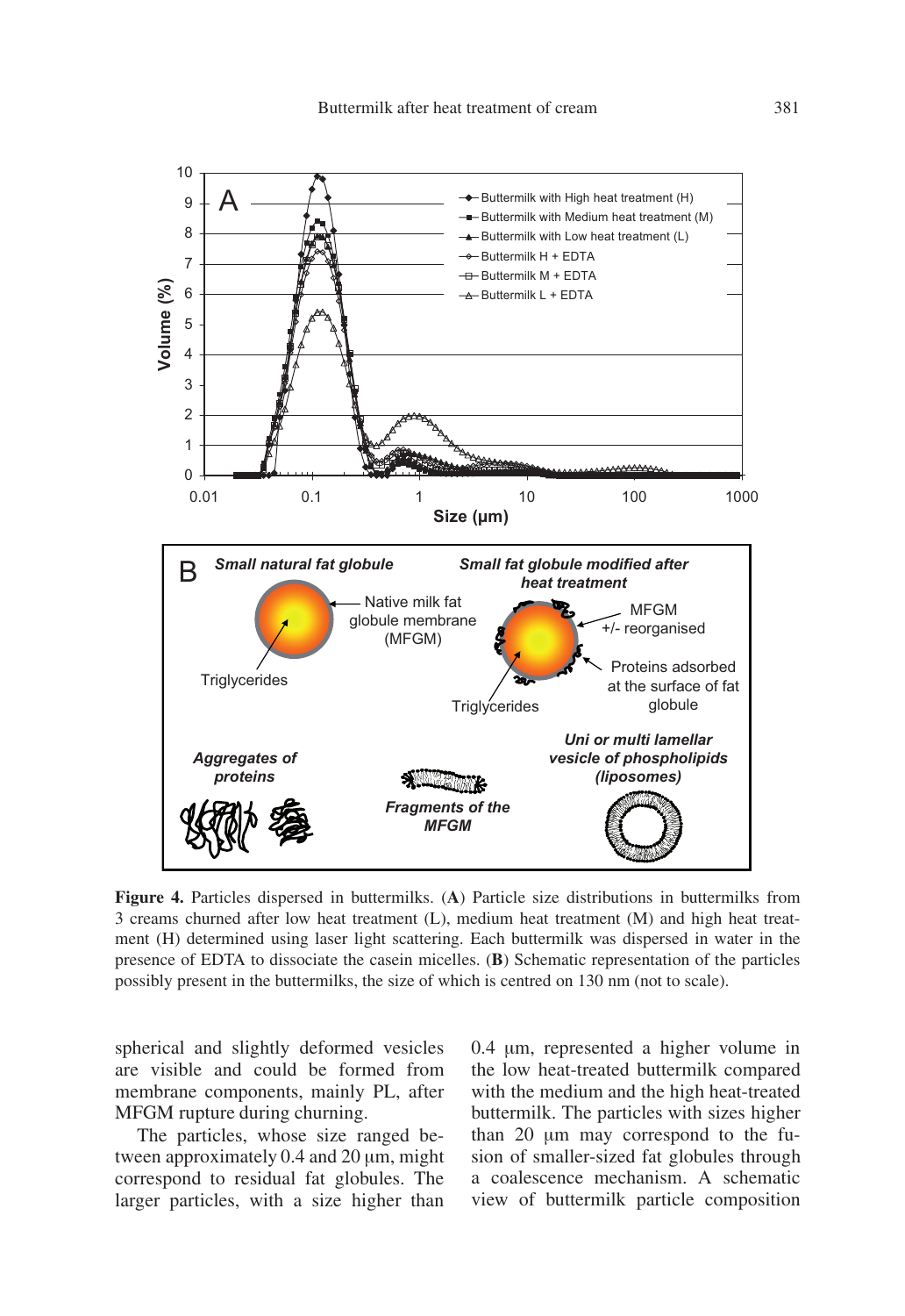**Table III.** Size distribution parameters for buttermilks from creams characterised by different levels of heat treatments and respective soluble fractions after buttermilk rennet coagulation followed by centrifugation. The parameters were extracted from the particle size distribution recorded using laser light scattering.

| Samples <sup>1</sup> | Size distribution parameters <sup>2</sup> |                 |                 |                 |  |  |
|----------------------|-------------------------------------------|-----------------|-----------------|-----------------|--|--|
|                      | $D_{mod}$                                 | $D_{43}$        | $D_{v0.5}$      | $D_{v0.9}$      |  |  |
|                      | $(\mu m)$                                 | $(\mu m)$       | $(\mu m)$       | $(\mu m)$       |  |  |
| <b>Buttermilk</b>    |                                           |                 |                 |                 |  |  |
| $-$ Low HT           | $0.13 \pm 0.01$                           | $0.48 \pm 0.18$ | $0.17 \pm 0.03$ | $1.60 \pm 1.30$ |  |  |
| - Medium HT          | $0.13 \pm 0.01$                           | $0.40 \pm 0.17$ | $0.14 \pm 0.01$ | $0.66 \pm 0.31$ |  |  |
| - High HT            | $0.13 \pm 0.01$                           | $0.54 \pm 0.17$ | $0.14 \pm 0.01$ | $0.66 \pm 0.34$ |  |  |
| Supernatant fraction |                                           |                 |                 |                 |  |  |
| - Low HT             | $0.13 \pm 0.01$                           | $1.00 \pm 0.41$ | $0.15 \pm 0.01$ | $1.02 \pm 0.34$ |  |  |
| - Medium HT          | $0.13 \pm 0.01$                           | $0.34 \pm 0.11$ | $0.14 \pm 0.01$ | $0.43 \pm 0.09$ |  |  |
| - High HT            | $0.13 \pm 0.01$                           | $0.36 \pm 0.01$ | $0.13 \pm 0.01$ | $0.44 \pm 0.18$ |  |  |

<sup>1</sup> HT<sup>.</sup> Heat treatment.

<sup>2</sup>D<sub>mod</sub> = modal diameter of particles; D<sub>43</sub> = volume mean diameter of particles; D<sub>v0.5</sub> = diameter below which lie 50% of particles, in volume;  $D_{v0.9}$  = diameter below which lie 90% of particles, in volume.



**Figure 5.** Particle size distribution in the supernatant fractions resulting from the heat-treated creams: low heat treatment  $(L)$ , medium heat treatment  $(M)$ , high heat treatment  $(H)$ . The size of the particles was determined using laser light scattering after dispersion of the buttermilks in water in the presence of EDTA to dissociate the casein micelles.

and structure corresponding to the peak centred on 130 nm is presented in Figure 4B. The particles present in buttermilk may correspond to casein micelles, protein aggregates, residual small-sized fat globules and PL vesicles.

The size distributions of the particles present in the buttermilk supernatant frac-

tion are presented in Figure 5. The profiles were similar in the presence or absence of EDTA, although high heat treatment led to an increase in protein contents in the soluble phase rich in casein fines due to a lower rennetability. The casein fines were not EDTA-sensitive. As for buttermilks, the major peak ranges from 0.02 to 0.4 μm,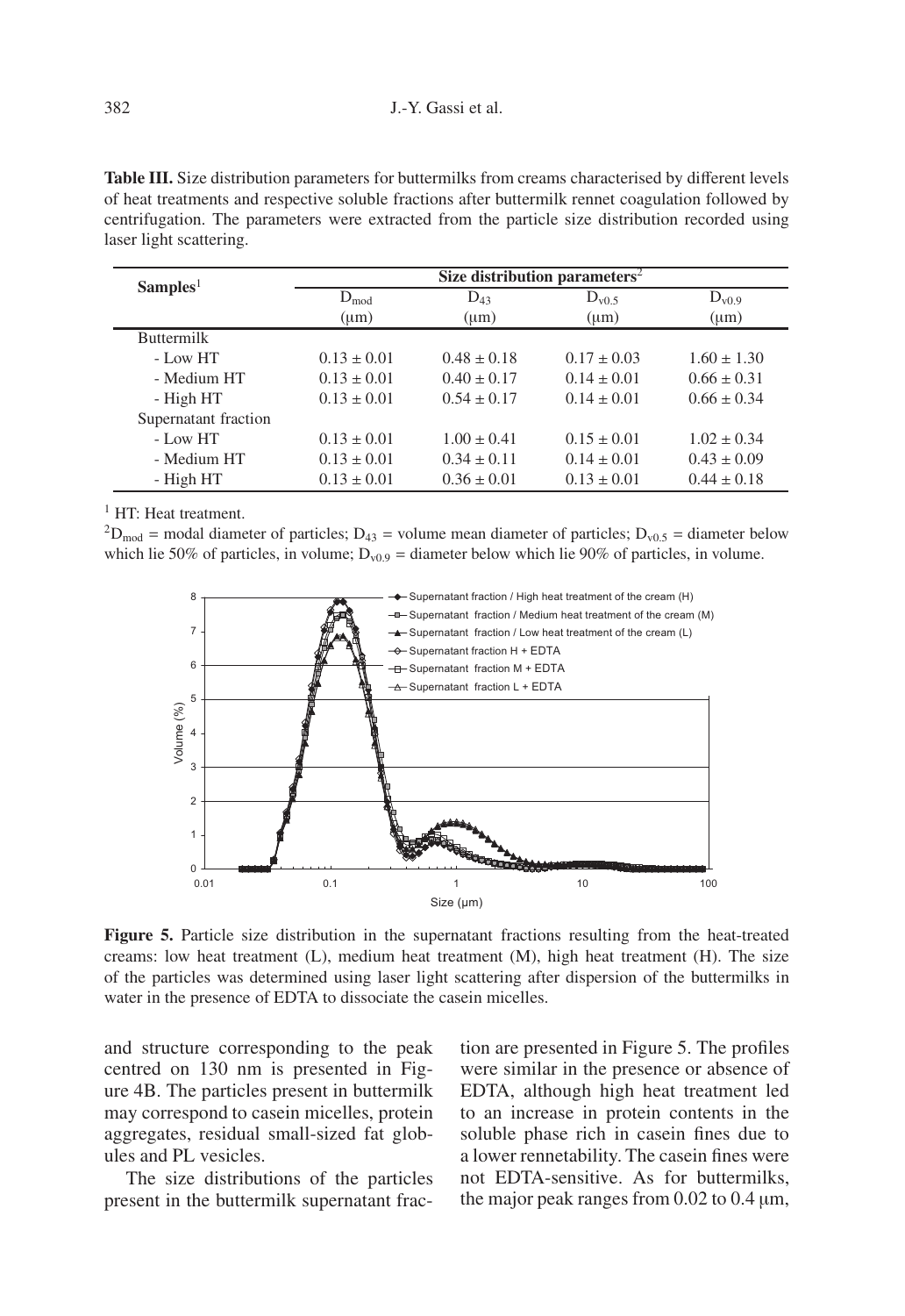with a maximum at 130 nm. Larger particles, with 0.4  $\mu$ m > d  $\geq$  20  $\mu$ m were also characterised in the soluble fractions. They may correspond to residual milk fat globules.

#### **4. CONCLUSION**

Increasing the knowledge of the physicochemical properties of buttermilks, as a function of the thermal treatment applied to creams, will allow the improvement of their functional properties and the valorisation of their constituents. As already evidenced in milk, increasing the intensity of the heat treatment applied to cream led to whey protein insolubilisation via its denaturation in buttermilks. This increased protein denaturation decreased the buttermilk rennetability. Aggregation of high heat-treated fat globules was evidenced, which could explain variations in viscosity and stability of sweet, industrial creams before churning. The amount of phospholipid in the fat fraction of buttermilks increased with the intensity of cream heat treatment. The nature of the main particles dispersed in buttermilk, with a size of about 130 nm, has been suggested and is under study.

**Acknowledgements:** The authors would like to thank S. Keromnes (UCLAB, Landerneau, France) for providing cream and buttermilk samples. We thank E. Beaucher and V. Briard-Bion for analytical assistance. F. Rousseau is acknowledged for her help with laser light scattering measurements.

#### **REFERENCES**

- [1] AFNOR, Détermination de l'acidité, Lait, Norme NF V 04-206, AFNOR, 1969.
- [2] Alais C., Les lipides, la matière grasse, la crème, in: Sefaic (Eds.), Science du Lait: Principes des Techniques Laitières, Paris, 1984, pp. 61–106.
- [3] Brulé G., Maubois J.L., Fauquant J., Étude de la teneur en éléments minéraux des produits obtenus lors de l'ultrafiltration du lait sur membrane, Lait 54 (1974) 600–615.
- [4] Centre National Interprofessionnel de l'Économie Laitière, L'Économie Laitière en Chiffres, in: Centre National Interprofessionnel de l'Économie Laitière, Paris, France, 2007.
- [5] Christie W.W., Noble R.C., Davies G., Phospholipids in milk and dairy products, J. Soc. Dairy Technol. 40 (1987) 10–12.
- [6] Dalgleish D.G., Denaturation and aggregation of serum proteins and caseins in heated milk, J. Agric. Food Chem. 38 (1990) 1995– 1999.
- [7] Dalgleish D.G., Banks J.M., The formation of complexes between serum proteins and fat globules during heating of whole milk, Milchwissenschaft 46 (1991) 75–78.
- [8] Danthine S., Blecker C., Paquot M., Innocente N., Deroanne C., Progress in milk fat globule membrane research: a review, Lait 80 (2000) 209–222.
- [9] Elling J.L., Duncan S.E., Physical properties of 20% milk fat reformulated creams manufactured from cholesterol-reduced butteroil, J. Food Sci. 61 (1996) 375–378.
- [10] FIL/IDF, Fromages et fromages fondus, détermination de la teneur en phosphore total (méthode photométrique), standard 33C, Int. Dairy Fed. Brussels, Belgium, 1987.
- [11] FIL/IDF, Lait, crème et lait concentré non sucré, détermination de la matière sèche, standard 21B, Int. Dairy Fed. Brussels, Belgium, 1987.
- [12] FIL/IDF, Détermination de la teneur en azote, standard 20B, Int. Dairy Fed. Brussels, Belgium, 1993.
- [13] FIL/IDF, Détermination de la teneur en matière grasse, Lait, Méthode gravimétrique, Standard 1D:1996, Int. Dairy Fed. Brussels, Belgium FIL/IDF, 1996.
- [14] FIL/IDF, Lait et produits laitiers, détermination de la teneur en matière grasse, standard 152A, Int. Dairy Fed. Brussels, Belgium, 1997.
- [15] Gaucheron F., The minerals of milk, Reprod. Nutr. Dev. 45 (2005) 473–483.
- [16] Gripon J.C., Desmazeaud M., Le Bars D., Bergère J.L., Étude du rôle des microorganismes et de leurs enzymes dans la maturation des fromages. II. Influence de la présure commerciale, Lait 55 (1975) 502–516.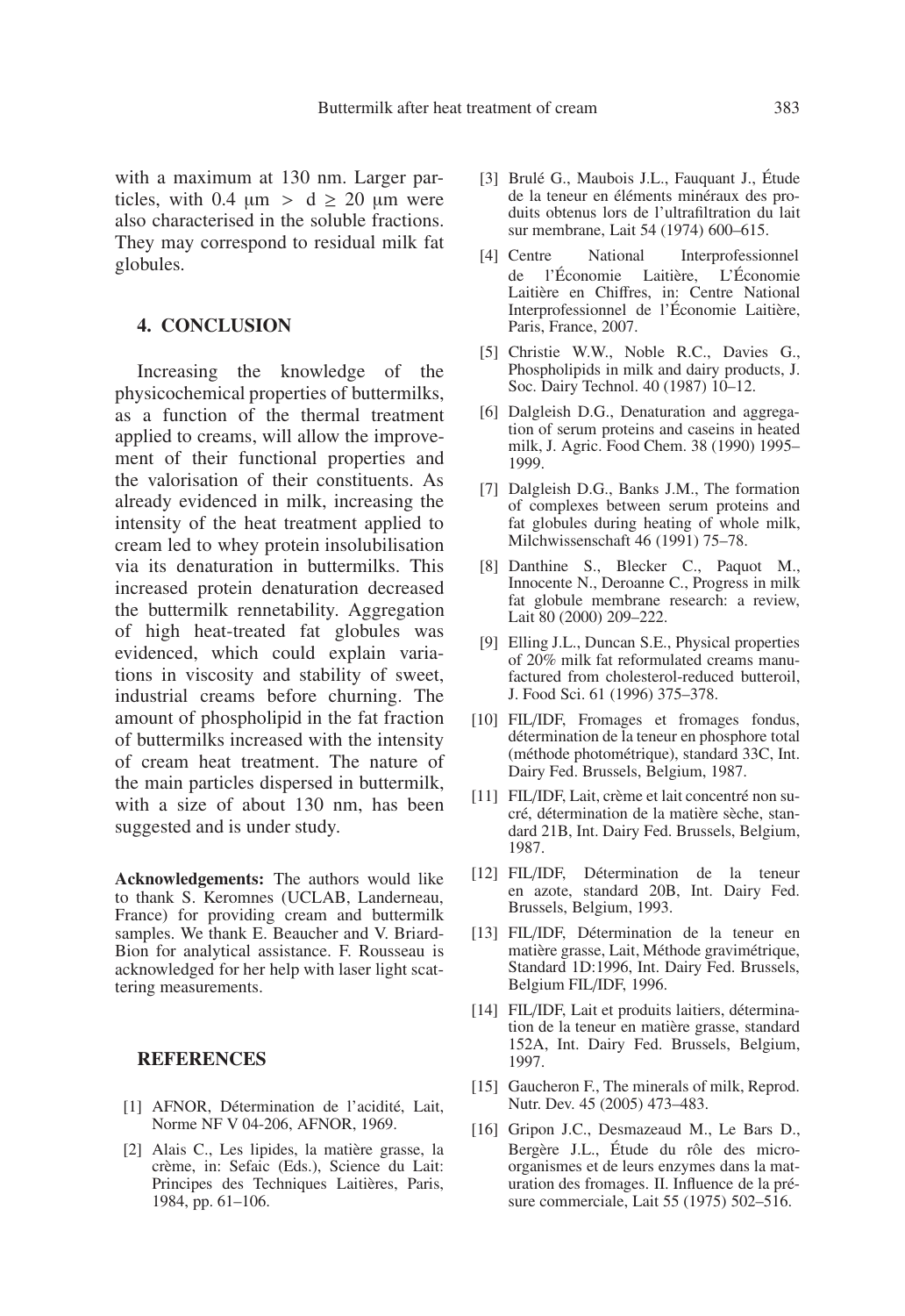- [17] Houlihan A.V., Goddard P.A., Kitchen B.J., Masters C.J., Changes in structure of the bovine milk fat globule membrane on heating whole milk, J. Dairy Res. 59 (1992) 321– 329.
- [18] Houlihan A.V., Goddard P.A., Nottingham S.M., Kitchen J., Masters C.J., Interaction between the bovine milk fat globule membrane and skim milk components on heating whole milk, J. Dairy Res. 59 (1992) 187– 195.
- [19] Jean K., Renan M., Famelart M.H., Guyomarc'h F., Structure and surface properties of the serum heat-induced protein aggregates isolated from heated skim milk, Int. Dairy J. 16 (2006) 303–315.
- [20] Keogh M.K., Chemistry and Technology of Butter and Milk Fat Spreads, in: Fox P.F., McSweeney P.L.H. (Eds.), Advanced Dairy Chemistry - Volume 2 - Lipids, Springer Science - Business Media, New York, USA, 2006, pp. 333–375.
- [21] Kim H.H.Y., Jimenes-Flores R., Heatinduced interactions between the proteins of milk fat globule membrane and skim milk, J. Dairy Sci. 78 (1995) 24–35.
- [22] Kimenai M.P., Continuous butter manufacture - Nizo method, Int. Dairy Fed. 204 (1986) 13–14.
- [23] Lemonier L.A., Dillehay D.L., Vespremi M.J., Abrams J., Brody E., Chmelz E.M., Sphingomyelin in the suppression of colon tumors: prevention versus intervention, Arch. Biochem. Biophys. 419 (2003) 129–138.
- [24] Lopez C., Focus on the supramolecular structure of milk fat in dairy products, Reprod. Nutr. Dev. 42 (2005) 497–511.
- [25] Lopez C., Dufour E., The composition of milk fat globule surface alters the structural characteristics of the coagulum, J. Colloid Interface Sci. 233 (2001) 241–249.
- [26] MacGibbon A.K.H., Taylor M.W., Composition and Structure of Bovine Milk Lipids, in: Fox P.F., McSweeney P.L.H. (Eds.), Advanced Dairy Chemistry - Volume 2 - Lipids, Springer Science - Business Media, New York, USA, 2006, pp. 1–42.
- [27] Mather I.H., A review and proposed nomenclature for major proteins of the milk-fat globule membrane, J. Dairy Sci. 83 (2000) 203–370.
- [28] Michalski M.C., Milkfat globules: physicochemical properties as a function of size, Bull. IDF 389 (2004) 104–107.
- [29] Michalski M.C., Briard V., Michel F., Optical parameters of milk fat globules for laser light scattering measurements, Lait 81 (2001) 787–796.
- [30] Mietton B., Gaucheron F., Salaün-Michel F., Minéraux et transformations fromagères, in: Gaucheron F. (Ed.), Minéraux et Produits Laitiers, Tec & Doc, Paris, France, 2004, pp. 472–563.
- [31] Mistry V.V., Low fat cheese technology, Int. Dairy J. 11 (2001) 413–422.
- [32] Mulder H., Walstra P., The milk fat globule, Centre for Agricultural Publishing<br>and Documentation, Wageningen, Documentation, The Netherlands, 1974.
- [33] O'Connell J.E., Fox P.F., Heat stability of buttermilk, J. Dairy Sci. 83 (2000) 1728– 1732.
- [34] Poduval V.S., Mistry V.V., Manufacture of reduced fat mozzarella cheese using ultrafiltered sweet buttermilk and homogenized cream, J. Dairy Sci. 82 (1999) 1–9.
- [35] Rajor R.B., Gupta S.K., Soft-serve ice cream from soybean and buttermilk. I. Method of manufacture, Ind. J. Dairy Sci. 35 (1982) 454–459.
- [36] Ramachandra Rao H.G., Mechanisms of flux decline during ultrafiltration of dairy products and influence of pH on flux rates of whey and buttermilk, Desalination 144 (2002) 319–324.
- [37] Rombaut R., Camp J.V., Dewettinck K., Analysis of phospho- and sphingolipids in dairy products by a new HPLC method, J. Dairy Sci. 88 (2005) 482–488.
- [38] Rueda R., Maldonaldo J., Narbona E., Gil A., Neonatal dietary gangliosides, Early Human Develop. 53 (1998) S135–S147.
- [39] Schmelz E.M., Dillehay D.L., Webb S.K., Reiter A., Adams J., Merril A.H.J.R., Sphingomyelin consumption suppresses aberrant colonic crypt foci and increases the proportion of adenomas versus adenocarcinomas in CF1 mice treated with 1,2-dimenthylhydrazine: implication for dietary sphingolipids and colon carcinogenesis, Cancer Res. 56 (1996) 4936–4941.
- [40] Schmelz E.M., Merril A.H.J.R., Ceramides and ceramide metabolites in cell regulation: Evidence for dietary sphingolipids as inhibitors of colon carcinogenesis, Nutrition 14 (1998) 717–719.
- [41] Singh H., Tokley R.P., Effects of preheat treatments and buttermilk addition on the seasonal variations in the heat stability of recombined evaporated milk and reconstituted concentrated milk, Aust. J. Dairy Technol. 45 (1990) 10–16.